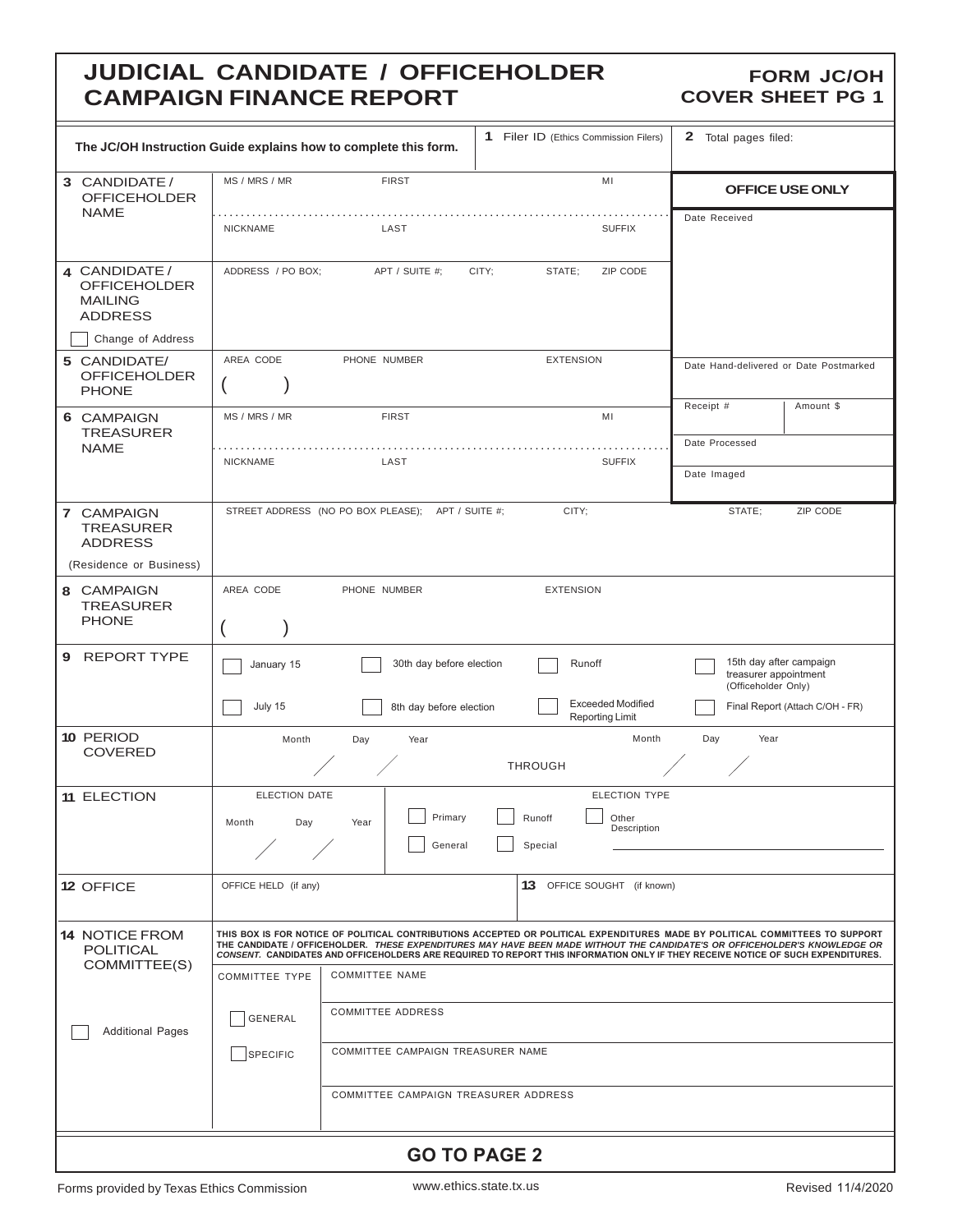# **JUDICIAL CANDIDATE / OFFICEHOLDER CAMPAIGN FINANCE REPORT**

#### **FORM JC/OH COVER SHEET PG 2**

| 15 JC/OH NAME                            |                                                                                                                                                                                             |                                                 | <b>16</b> Filer ID (Ethics Commission Filers) |                                     |  |  |  |
|------------------------------------------|---------------------------------------------------------------------------------------------------------------------------------------------------------------------------------------------|-------------------------------------------------|-----------------------------------------------|-------------------------------------|--|--|--|
| <b>17 CONTRIBUTION</b><br><b>TOTALS</b>  | 1.<br>TOTAL UNITEMIZED POLITICAL CONTRIBUTIONS (OTHER THAN<br>PLEDGES, LOANS, OR GUARANTEES OF LOANS, OR<br>CONTRIBUTIONS MADE ELECTRONICALLY)                                              |                                                 | \$                                            |                                     |  |  |  |
|                                          | 2.<br><b>TOTAL POLITICAL CONTRIBUTIONS</b><br>(OTHER THAN PLEDGES, LOANS, OR GUARANTEES OF LOANS)                                                                                           |                                                 |                                               |                                     |  |  |  |
| <b>EXPENDITURE</b><br><b>TOTALS</b>      | 3.<br>TOTAL UNITEMIZED POLITICAL EXPENDITURE.                                                                                                                                               |                                                 |                                               |                                     |  |  |  |
|                                          | <b>TOTAL POLITICAL EXPENDITURES</b><br>4.                                                                                                                                                   |                                                 | \$                                            |                                     |  |  |  |
| <b>CONTRIBUTION</b><br><b>BALANCE</b>    | 5.<br>TOTAL POLITICAL CONTRIBUTIONS MAINTAINED AS OF THE LAST DAY<br>OF REPORTING PERIOD                                                                                                    |                                                 | \$                                            |                                     |  |  |  |
| <b>OUTSTANDING</b><br><b>LOAN TOTALS</b> | 6.<br>TOTAL PRINCIPAL AMOUNT OF ALL OUTSTANDING LOANS AS OF THE<br>LAST DAY OF THE REPORTING PERIOD                                                                                         |                                                 | \$                                            |                                     |  |  |  |
| <b>18 SIGNATURE</b>                      | I swear, or affirm, under penalty of perjury, that the accompanying report is true and correct and includes all information<br>required to be reported by me under Title 15, Election Code. |                                                 |                                               |                                     |  |  |  |
|                                          |                                                                                                                                                                                             | Signature of Candidate/Officeholder             |                                               |                                     |  |  |  |
|                                          |                                                                                                                                                                                             | Please complete either option below:            |                                               |                                     |  |  |  |
| (1) Affidavit                            |                                                                                                                                                                                             |                                                 |                                               |                                     |  |  |  |
| NOTARY STAMP / SEAL                      |                                                                                                                                                                                             |                                                 |                                               |                                     |  |  |  |
|                                          |                                                                                                                                                                                             |                                                 |                                               |                                     |  |  |  |
|                                          | 20 , to certify which, witness my hand and seal of office.                                                                                                                                  |                                                 |                                               |                                     |  |  |  |
| Signature of officer administering oath  | Printed name of officer administering oath                                                                                                                                                  |                                                 |                                               | Title of officer administering oath |  |  |  |
|                                          | OR                                                                                                                                                                                          |                                                 |                                               |                                     |  |  |  |
| (2) Unsworn Declaration                  |                                                                                                                                                                                             |                                                 |                                               |                                     |  |  |  |
|                                          |                                                                                                                                                                                             |                                                 |                                               |                                     |  |  |  |
|                                          |                                                                                                                                                                                             |                                                 |                                               |                                     |  |  |  |
|                                          | (street)                                                                                                                                                                                    | (city) (state) (zip code) (country)             |                                               |                                     |  |  |  |
|                                          |                                                                                                                                                                                             |                                                 |                                               |                                     |  |  |  |
|                                          |                                                                                                                                                                                             | Signature of Candidate/Officeholder (Declarant) |                                               |                                     |  |  |  |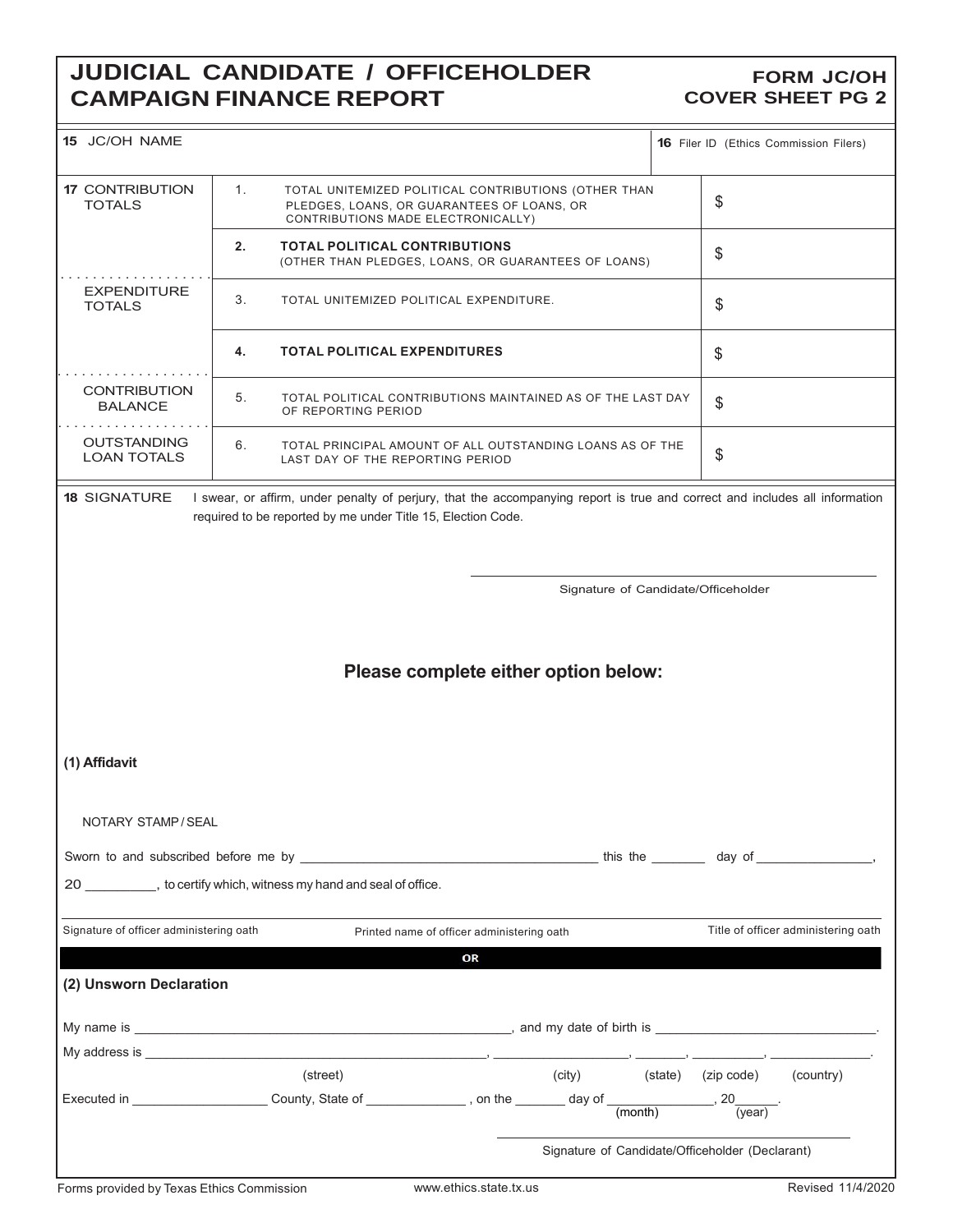# **SUBTOTALS - JC/OH FORM JC/OH**

# **COVER SHEET PG 3**

|     | 19 FILER NAME<br>20 Filer ID (Ethics Commission Filers)                                      |    |  |  |  |  |
|-----|----------------------------------------------------------------------------------------------|----|--|--|--|--|
|     | 21 SCHEDULE SUBTOTALS<br><b>NAME OF SCHEDULE</b>                                             |    |  |  |  |  |
| 1.  | SCHEDULE A1: MONETARY POLITICAL CONTRIBUTIONS                                                | \$ |  |  |  |  |
| 2.  | SCHEDULE A2: NON-MONETARY (IN-KIND) POLITICAL CONTRIBUTIONS                                  | \$ |  |  |  |  |
| 3.  | SCHEDULE B: PLEDGED CONTRIBUTIONS                                                            | \$ |  |  |  |  |
| 4.  | <b>SCHEDULE E: LOANS</b>                                                                     | \$ |  |  |  |  |
| 5.  | SCHEDULE F1: POLITICAL EXPENDITURES MADE FROM POLITICAL CONTRIBUTIONS                        | \$ |  |  |  |  |
| 6.  | SCHEDULE F2: UNPAID INCURRED OBLIGATIONS                                                     | \$ |  |  |  |  |
| 7.  | SCHEDULE F3: PURCHASE OF INVESTMENTS MADE FROM POLITICAL CONTRIBUTIONS                       | \$ |  |  |  |  |
| 8.  | SCHEDULE F4: EXPENDITURES MADE BY CREDIT CARD                                                | \$ |  |  |  |  |
| 9.  | SCHEDULE G: POLITICAL EXPENDITURES MADE FROM PERSONAL FUNDS                                  | \$ |  |  |  |  |
| 10. | SCHEDULE H: PAYMENT MADE FROM POLITICAL CONTRIBUTIONS TO A BUSINESS OF C/OH                  | \$ |  |  |  |  |
| 11. | SCHEDULE I: NON-POLITICAL EXPENDITURES MADE FROM POLITICAL CONTRIBUTIONS                     | \$ |  |  |  |  |
| 12. | SCHEDULE K: INTEREST, CREDITS, GAINS, REFUNDS, AND CONTRIBUTIONS RETURNED<br><b>TO FILER</b> | \$ |  |  |  |  |
|     |                                                                                              |    |  |  |  |  |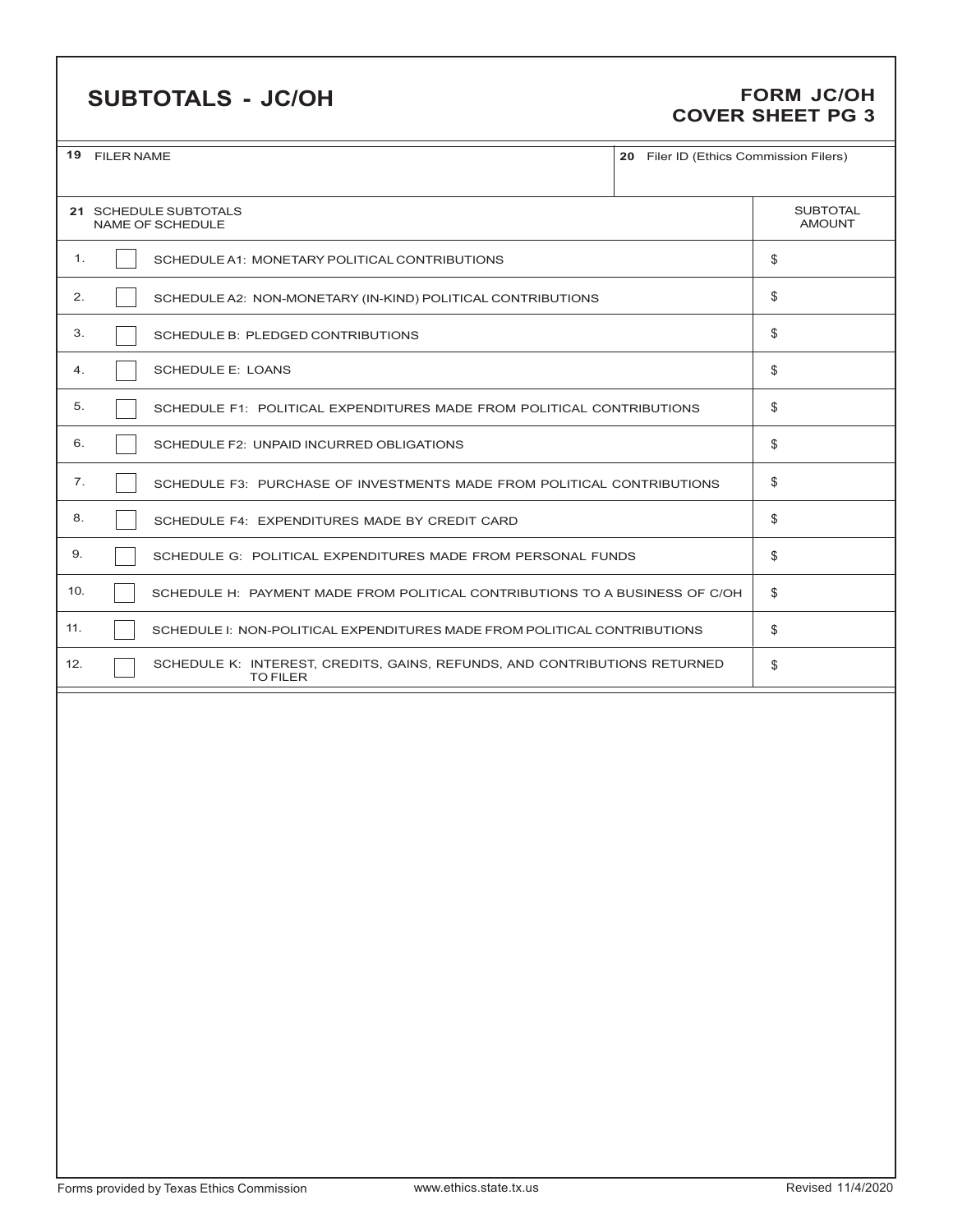#### **MONETARY POLITICAL CONTRIBUTIONS (JUDICIAL)**

**SCHEDULE A(J)1**

|              | The Instruction Guide explains how to complete this form.                                                                                                      |                                              | 1 Total pages Schedule A(J)1:         |  |  |  |
|--------------|----------------------------------------------------------------------------------------------------------------------------------------------------------------|----------------------------------------------|---------------------------------------|--|--|--|
| 2 FILER NAME |                                                                                                                                                                |                                              | 3 Filer ID (Ethics Commission Filers) |  |  |  |
| 4<br>Date    | 5 Full name of contributor                                                                                                                                     | out-of-state PAC ID#:                        | 7 Amount of contribution (\$)         |  |  |  |
|              | Contributor address;<br>City;<br>6                                                                                                                             | Zip Code<br>State;                           |                                       |  |  |  |
|              | 8 Contributor's principal occupation                                                                                                                           | Contributor's job title<br>9                 |                                       |  |  |  |
|              | 10 Contributor's employer/law firm                                                                                                                             | 11 Law firm of contributor's spouse (if any) |                                       |  |  |  |
|              | 12 If contributor is a child, law firm of parent(s) (if any)                                                                                                   |                                              |                                       |  |  |  |
| Date         | Full name of contributor                                                                                                                                       | out-of-state PAC ID#:                        | Amount of contribution (\$)           |  |  |  |
|              | Contributor address;<br>City;                                                                                                                                  | State; Zip Code                              |                                       |  |  |  |
|              | Contributor's principal occupation                                                                                                                             | Contributor's job title                      |                                       |  |  |  |
|              | Contributor's employer/law firm                                                                                                                                | Law firm of contributor's spouse (if any)    |                                       |  |  |  |
|              | If contributor is a child, law firm of parent(s) (if any)                                                                                                      |                                              |                                       |  |  |  |
| Date         | Full name of contributor                                                                                                                                       | $\Box$ out-of-state PAC ID#:                 | Amount of contribution (\$)           |  |  |  |
|              | Contributor address;<br>City;                                                                                                                                  | Zip Code<br>State:                           |                                       |  |  |  |
|              | Contributor's principal occupation                                                                                                                             | Contributor's job title                      |                                       |  |  |  |
|              | Contributor's employer/law firm                                                                                                                                | Law firm of contributor's spouse (if any)    |                                       |  |  |  |
|              | If contributor is a child, law firm of parent(s) (if any)                                                                                                      |                                              |                                       |  |  |  |
|              | ATTACH ADDITIONAL COPIES OF THIS SCHEDULE AS NEEDED<br>If contributor is out-of-state PAC, please see instruction guide for additional reporting requirements. |                                              |                                       |  |  |  |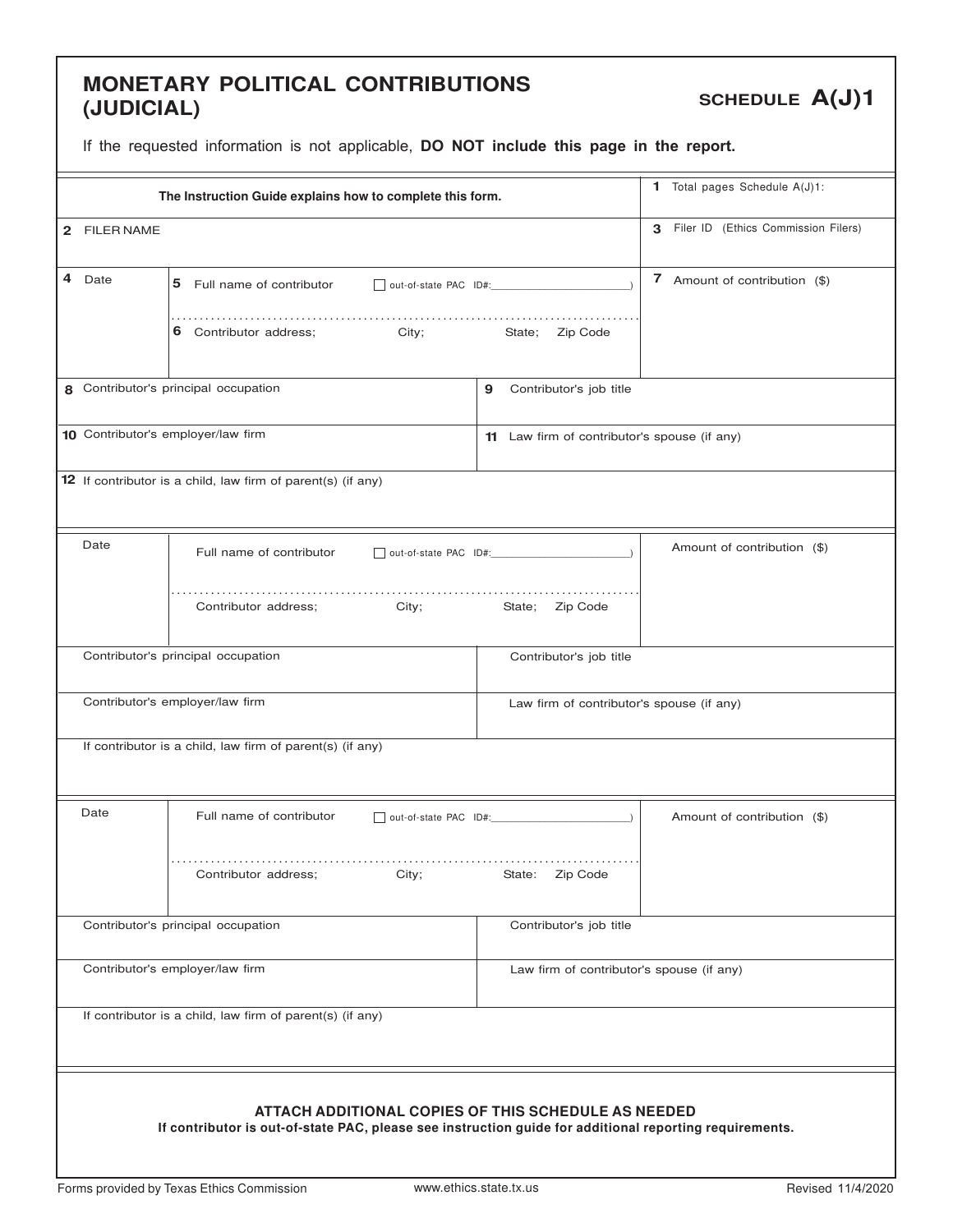#### **NON-MONETARY (IN-KIND) POLITICAL CONTRIBUTIONS**

**SCHEDULE A2**

|  | If the requested information is not applicable, DO NOT include this page in the report. |
|--|-----------------------------------------------------------------------------------------|
|--|-----------------------------------------------------------------------------------------|

|              | The Instruction Guide explains how to complete this form.                                                                                                      |                                       | 1 Total pages Schedule A2:                     |                                                             |  |
|--------------|----------------------------------------------------------------------------------------------------------------------------------------------------------------|---------------------------------------|------------------------------------------------|-------------------------------------------------------------|--|
| 2 FILER NAME |                                                                                                                                                                | 3 Filer ID (Ethics Commission Filers) |                                                |                                                             |  |
|              | 4 TOTAL OF UNITEMIZED IN-KIND POLITICAL CONTRIBUTIONS                                                                                                          |                                       | \$                                             |                                                             |  |
| 5 Date       | 6 Full name of contributor                                                                                                                                     | 8<br>Amount of<br>Contribution \$     | 9 In-kind contribution<br>description          |                                                             |  |
|              | 7 Contributor address;<br>City;<br>State;                                                                                                                      | Zip Code                              |                                                | Check if travel outside of Texas. Complete Schedule T.      |  |
|              | <b>10</b> Principal occupation / Job title (FOR NON-JUDICIAL) (See Instructions)                                                                               | 11                                    | Employer (FOR NON-JUDICIAL) (See Instructions) |                                                             |  |
|              | 12 Contributor's principal occupation (FOR JUDICIAL)                                                                                                           | 13                                    |                                                | Contributor's job title (FOR JUDICIAL) (See Instructions)   |  |
|              | 14 Contributor's employer/law firm (FOR JUDICIAL)                                                                                                              |                                       |                                                | 15 Law firm of contributor's spouse (if any) (FOR JUDICIAL) |  |
|              | 16 If contributor is a child, law firm of parent(s) (if any) (FOR JUDICIAL)                                                                                    |                                       |                                                |                                                             |  |
| Date         | Full name of contributor                                                                                                                                       |                                       | Amount of<br>Contribution \$                   | In-kind contribution<br>description                         |  |
|              | Contributor address;<br>City;<br>State;                                                                                                                        | Zip Code                              |                                                | Check if travel outside of Texas. Complete Schedule T.      |  |
|              | Principal occupation / Job title (FOR NON-JUDICIAL) (See Instructions)                                                                                         |                                       | Employer (FOR NON-JUDICIAL) (See Instructions) |                                                             |  |
|              | Contributor's principal occupation (FOR JUDICIAL)                                                                                                              |                                       |                                                | Contributor's job title (FOR JUDICIAL) (See Instructions)   |  |
|              | Contributor's employer/law firm (FOR JUDICIAL)                                                                                                                 |                                       |                                                | Law firm of contributor's spouse (if any) (FOR JUDICIAL)    |  |
|              | If contributor is a child, law firm of parent(s) (if any) (FOR JUDICIAL)                                                                                       |                                       |                                                |                                                             |  |
|              |                                                                                                                                                                |                                       |                                                |                                                             |  |
|              |                                                                                                                                                                |                                       |                                                |                                                             |  |
|              |                                                                                                                                                                |                                       |                                                |                                                             |  |
|              |                                                                                                                                                                |                                       |                                                |                                                             |  |
|              |                                                                                                                                                                |                                       |                                                |                                                             |  |
|              | ATTACH ADDITIONAL COPIES OF THIS SCHEDULE AS NEEDED<br>If contributor is out-of-state PAC, please see Instruction guide for additional reporting requirements. |                                       |                                                |                                                             |  |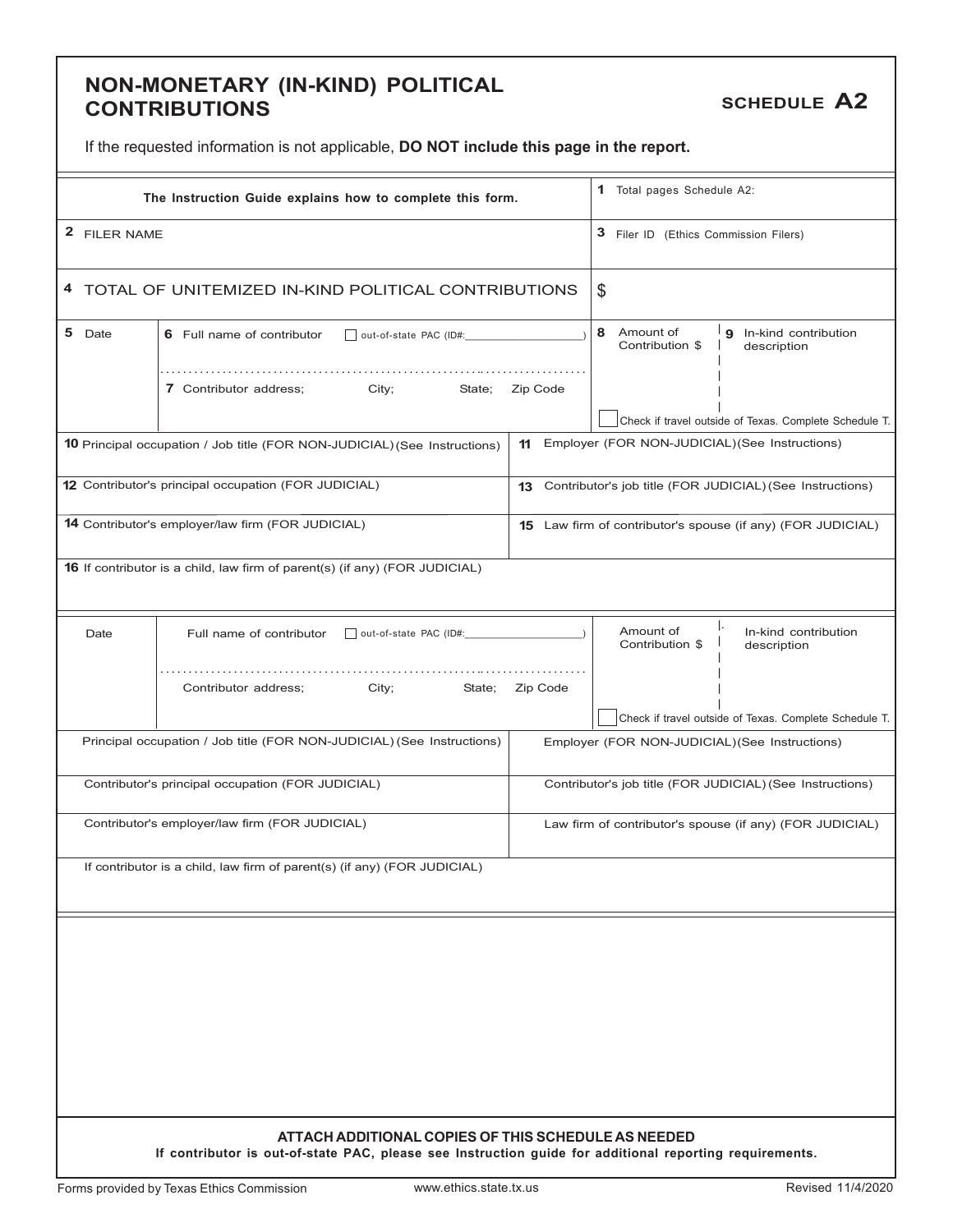# **PLEDGED CONTRIBUTIONS (JUDICIAL)**

**SCHEDULE B(J)**

|                                                |                                                                                                                                                                | The Instruction Guide explains how to complete this form. |                                          |                                                        | 1 Total pages Schedule B(J): |                                                        |  |  |
|------------------------------------------------|----------------------------------------------------------------------------------------------------------------------------------------------------------------|-----------------------------------------------------------|------------------------------------------|--------------------------------------------------------|------------------------------|--------------------------------------------------------|--|--|
| $\mathbf{2}$                                   | <b>FILER NAME</b>                                                                                                                                              |                                                           |                                          | 3<br>Filer ID (Ethics Commission Filers)               |                              |                                                        |  |  |
|                                                |                                                                                                                                                                | 4 TOTAL OF UNITEMIZED PLEDGES                             |                                          | $\$\$                                                  |                              |                                                        |  |  |
|                                                | 5 Date                                                                                                                                                         | 6 Full name of pledgor<br>out-of-state PAC (ID#:          |                                          | 8 Amount                                               | of Pledge \$                 | 9 In-kind contribution<br>description                  |  |  |
| 7 Pledgor address; City;<br>State:<br>Zip Code |                                                                                                                                                                |                                                           |                                          |                                                        |                              | Check if travel outside of Texas. Complete Schedule T. |  |  |
|                                                |                                                                                                                                                                | 10 Pledgor's principal occupation                         | Pledgor's job title<br>11                |                                                        |                              |                                                        |  |  |
|                                                | 12 Pledgor's employer/law firm                                                                                                                                 |                                                           | 13 Law firm of pledgor's spouse (if any) |                                                        |                              |                                                        |  |  |
|                                                |                                                                                                                                                                | 14 If pledgor is a child, law firm of parent(s) (if any)  |                                          |                                                        |                              |                                                        |  |  |
|                                                | Date                                                                                                                                                           | out-of-state PAC (ID#:<br>Full name of pledgor            |                                          | Amount                                                 | of Pledge \$                 | In-kind contribution<br>description                    |  |  |
|                                                |                                                                                                                                                                | Pledgor address;<br>City;                                 | State; Zip Code                          |                                                        |                              |                                                        |  |  |
|                                                |                                                                                                                                                                | Pledgor's principal occupation                            | Pledgor's job title                      | Check if travel outside of Texas. Complete Schedule T. |                              |                                                        |  |  |
|                                                |                                                                                                                                                                |                                                           |                                          |                                                        |                              |                                                        |  |  |
|                                                | Pledgor's employer/law firm                                                                                                                                    |                                                           | Law firm of pledgor's spouse (if any)    |                                                        |                              |                                                        |  |  |
|                                                |                                                                                                                                                                | If pledgor is a child, law firm of parent(s) (if any)     |                                          |                                                        |                              |                                                        |  |  |
|                                                | Date                                                                                                                                                           | Full name of pledgor<br>out-of-state PAC (ID#:            |                                          | Amount                                                 | of Pledge \$                 | In-kind contribution<br>description                    |  |  |
|                                                |                                                                                                                                                                | Pledgor address;<br>City;                                 | State;<br>Zip Code                       |                                                        |                              |                                                        |  |  |
|                                                |                                                                                                                                                                | Pledgor's principal occupation                            | Pledgor's job title                      |                                                        |                              | Check if travel outside of Texas. Complete Schedule T. |  |  |
|                                                |                                                                                                                                                                |                                                           |                                          |                                                        |                              |                                                        |  |  |
|                                                | Pledgor's employer/law firm                                                                                                                                    |                                                           | Law firm of pledgor's spouse (if any)    |                                                        |                              |                                                        |  |  |
|                                                |                                                                                                                                                                | If pledgor is a child, law firm of parent(s) (if any)     |                                          |                                                        |                              |                                                        |  |  |
|                                                | ATTACH ADDITIONAL COPIES OF THIS SCHEDULE AS NEEDED<br>If contributor is out-of-state PAC, please see instruction guide for additional reporting requirements. |                                                           |                                          |                                                        |                              |                                                        |  |  |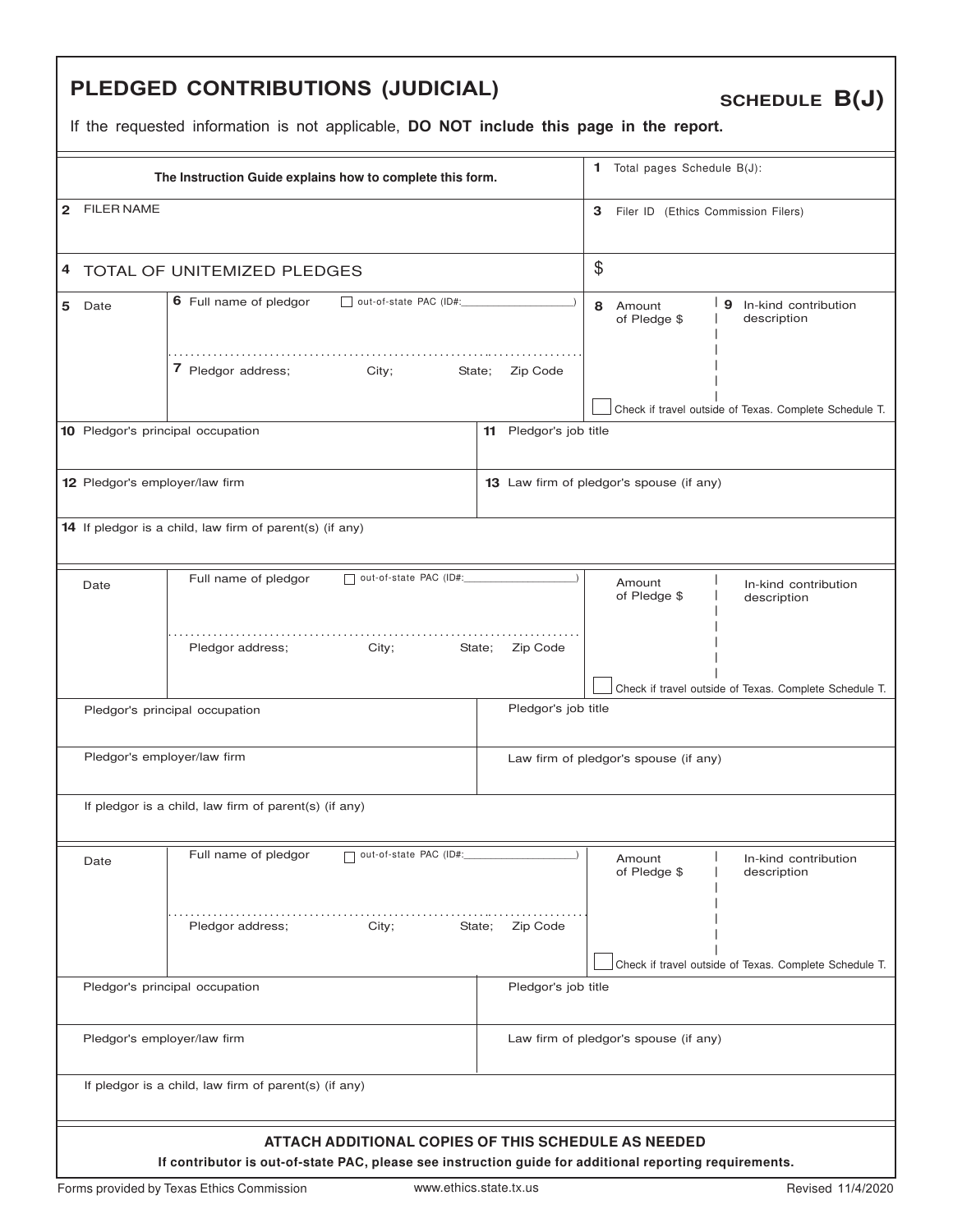# **LOANS (JUDICIAL)**

# **SCHEDULE E(J)**

|                                                         | The Instruction Guide explains how to complete this form.                                                                                                 |                                            |                                                       |  |  |  |
|---------------------------------------------------------|-----------------------------------------------------------------------------------------------------------------------------------------------------------|--------------------------------------------|-------------------------------------------------------|--|--|--|
| 2 FILER NAME                                            |                                                                                                                                                           |                                            |                                                       |  |  |  |
|                                                         | 4 TOTAL OF UNITEMIZED LOANS                                                                                                                               |                                            |                                                       |  |  |  |
| 5 Date of loan<br>$\overline{7}$                        | 9 Loan Amount (\$)                                                                                                                                        |                                            |                                                       |  |  |  |
| Is lender<br>6<br>a financial<br>Institution?           | City;<br>8 Lender address;                                                                                                                                | 10 Interest rate                           |                                                       |  |  |  |
| Y<br>N                                                  |                                                                                                                                                           |                                            | 11 Maturity date                                      |  |  |  |
| 12 Lender's Principal Occupation                        |                                                                                                                                                           | 13 Lender's Job Title                      |                                                       |  |  |  |
| 14 Lender's Employer/Law Firm                           |                                                                                                                                                           | 15 Law Firm of lender's spouse (if any)    |                                                       |  |  |  |
| 16 If lender is a child, law firm of parent(s) (if any) |                                                                                                                                                           |                                            |                                                       |  |  |  |
| 17 Description of Collateral<br>none                    |                                                                                                                                                           | 18<br>account (See Instructions)           | Check if personal funds were deposited into political |  |  |  |
| <b>19 GUARANTOR</b><br><b>INFORMATION</b>               | 20 Name of guarantor                                                                                                                                      |                                            | 22 Amount Guaranteed (\$)                             |  |  |  |
|                                                         | 21 Guarantor address;<br>City;                                                                                                                            | Zip Code<br>State;                         |                                                       |  |  |  |
| not applicable                                          |                                                                                                                                                           |                                            |                                                       |  |  |  |
| 23 Guarantor's Principal Occupation                     |                                                                                                                                                           | 24 Guarantor's Job Title                   |                                                       |  |  |  |
| 25 Guarantor's Employer/Law Firm                        |                                                                                                                                                           | 26 Law Firm of guarantor's spouse (if any) |                                                       |  |  |  |
|                                                         | 27 If guarantor is a child, law firm of parent(s) (if any)                                                                                                |                                            |                                                       |  |  |  |
|                                                         |                                                                                                                                                           |                                            |                                                       |  |  |  |
|                                                         |                                                                                                                                                           |                                            |                                                       |  |  |  |
|                                                         |                                                                                                                                                           |                                            |                                                       |  |  |  |
|                                                         |                                                                                                                                                           |                                            |                                                       |  |  |  |
|                                                         | ATTACH ADDITIONAL COPIES OF THIS SCHEDULE AS NEEDED<br>If lender is out-of-state PAC, please see instruction guide for additional reporting requirements. |                                            |                                                       |  |  |  |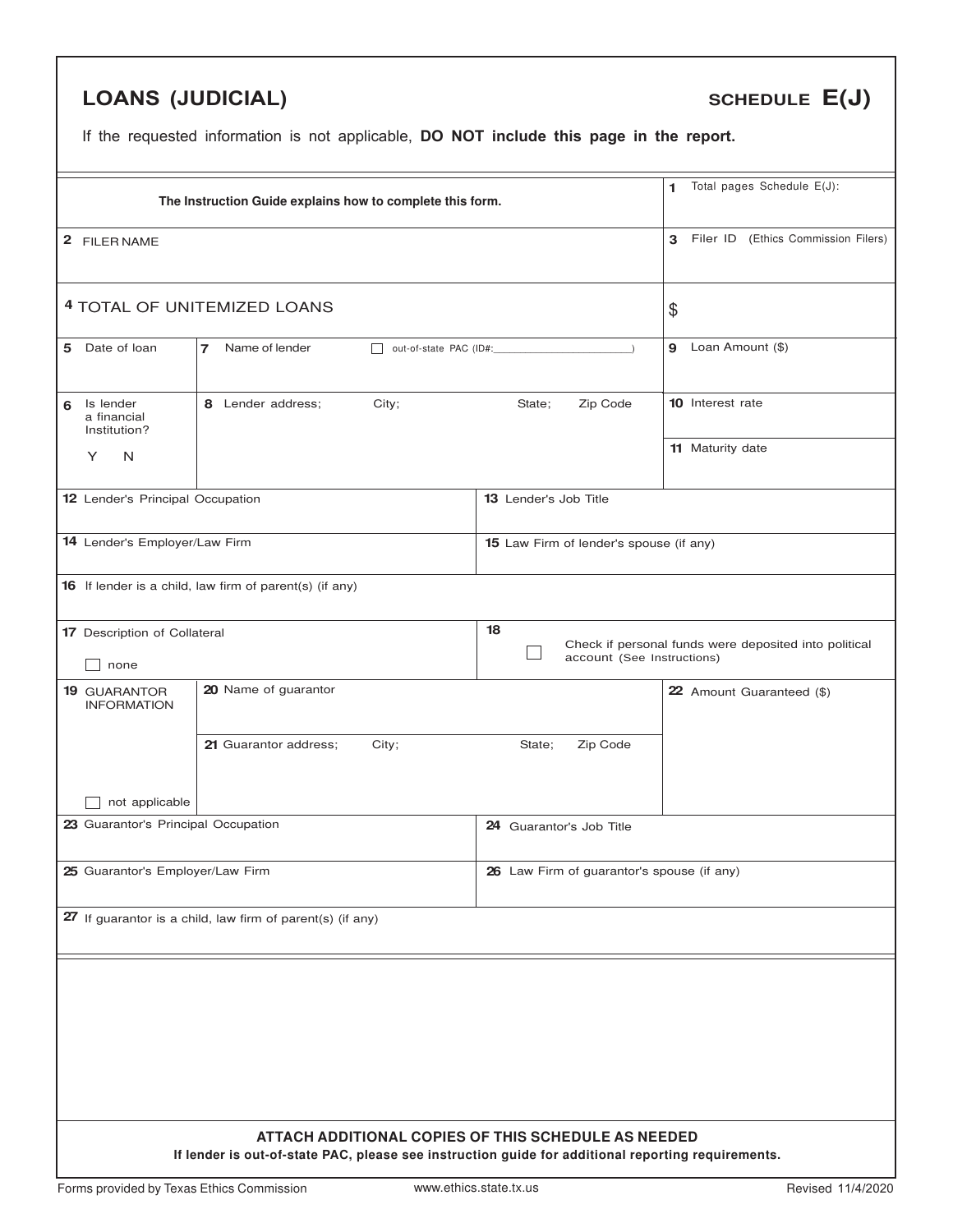#### **POLITICAL EXPENDITURES MADE FROM POLITICAL CONTRIBUTIONS**

#### **SCHEDULE F1**

If the requested information is not applicable, **DO NOT include this page in the report.**

#### **EXPENDITURE CATEGORIES FOR BOX 8(a)**

| Advertising Expense                        |
|--------------------------------------------|
| Accounting/Banking                         |
| <b>Consulting Expense</b>                  |
| Contributions/Donations Made By            |
| Candidate/Officeholder/Political Committee |
| <b>Credit Card Payment</b>                 |

Event Expense Fees Food/Beverage Expense Gift/Awards/Memorials Expense Legal Services

Loan Repayment/Reimbursement Office Overhead/Rental Expense Polling Expense Printing Expense Salaries/Wages/Contract Labor

Solicitation/Fundraising Expense Transportation Equipment & Related Expense Travel In District Travel Out Of District Other (enter a category not listed above)

| The Instruction Guide explains how to complete this form. |  |                                     |  |
|-----------------------------------------------------------|--|-------------------------------------|--|
| 1 Total pages Schedule F1: 2 FILER NAME                   |  | Filer ID (Ethics Commission Filers) |  |

| 4 Date                                                   | 5 Payee name                                                                |                                                  |  |  |  |  |  |  |
|----------------------------------------------------------|-----------------------------------------------------------------------------|--------------------------------------------------|--|--|--|--|--|--|
| 6 Amount $(\$)$                                          | 7 Payee address;                                                            | Zip Code<br>City;<br>State;                      |  |  |  |  |  |  |
| 8<br><b>PURPOSE</b><br><b>OF</b><br><b>EXPENDITURE</b>   | (a) Category (See Categories listed at the top of this schedule)            | (b) Description                                  |  |  |  |  |  |  |
|                                                          | (c)<br>Check if travel outside of Texas. Complete Schedule T.               | Check if Austin, TX, officeholder living expense |  |  |  |  |  |  |
| 9 Complete ONLY if direct<br>expenditure to benefit C/OH | Candidate / Officeholder name                                               | Office sought<br>Office held                     |  |  |  |  |  |  |
| Date                                                     | Payee name                                                                  |                                                  |  |  |  |  |  |  |
| Amount (\$)                                              | Payee address;                                                              | Zip Code<br>City;<br>State;                      |  |  |  |  |  |  |
| <b>PURPOSE</b><br><b>OF</b><br><b>EXPENDITURE</b>        | Category (See Categories listed at the top of this schedule)                | Description                                      |  |  |  |  |  |  |
|                                                          | Check if travel outside of Texas. Complete Schedule T.                      | Check if Austin, TX, officeholder living expense |  |  |  |  |  |  |
| Complete ONLY if direct<br>expenditure to benefit C/OH   | Candidate / Officeholder name                                               | Office sought<br>Office held                     |  |  |  |  |  |  |
| Date                                                     | Payee name                                                                  |                                                  |  |  |  |  |  |  |
| Amount (\$)                                              | Payee address;                                                              | City;<br>Zip Code<br>State;                      |  |  |  |  |  |  |
| <b>PURPOSE</b><br>OF<br><b>EXPENDITURE</b>               | Description<br>Category (See Categories listed at the top of this schedule) |                                                  |  |  |  |  |  |  |
|                                                          | Check if travel outside of Texas. Complete Schedule T.                      | Check if Austin, TX, officeholder living expense |  |  |  |  |  |  |
| Complete ONLY if direct<br>expenditure to benefit C/OH   | Candidate / Officeholder name                                               | Office sought<br>Office held                     |  |  |  |  |  |  |
|                                                          | ATTACH ADDITIONAL COPIES OF THIS SCHEDULE AS NEEDED                         |                                                  |  |  |  |  |  |  |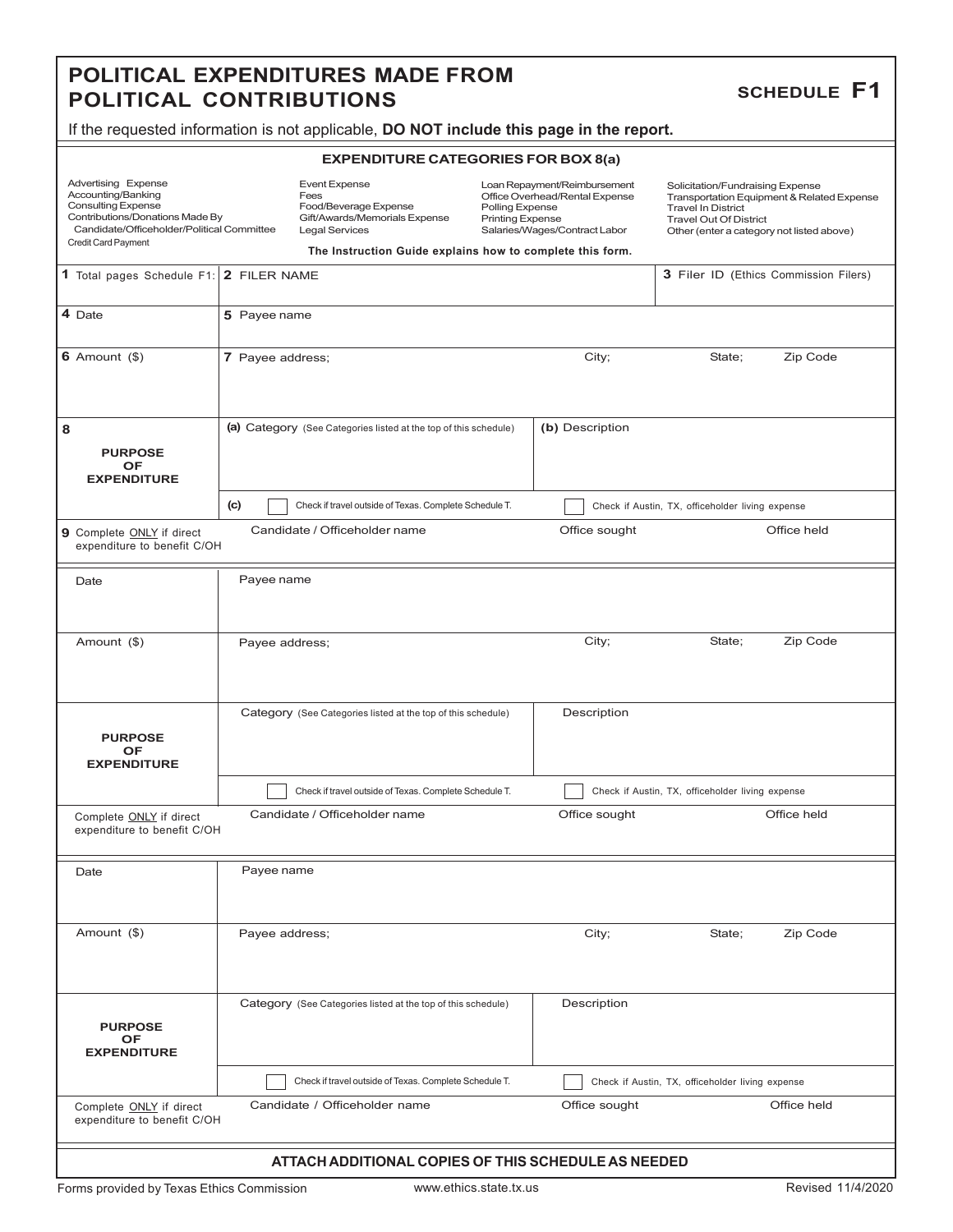# **UNPAID INCURRED OBLIGATIONS**

#### **SCHEDULE F2**

| <b>EXPENDITURE CATEGORIES FOR BOX 10(a)</b>                                                                                                                    |                                                                                                                                                                                                                                                                  |                                                                  |                        |               |                                                                                                                                                                                           |                                                  |             |                                       |
|----------------------------------------------------------------------------------------------------------------------------------------------------------------|------------------------------------------------------------------------------------------------------------------------------------------------------------------------------------------------------------------------------------------------------------------|------------------------------------------------------------------|------------------------|---------------|-------------------------------------------------------------------------------------------------------------------------------------------------------------------------------------------|--------------------------------------------------|-------------|---------------------------------------|
| <b>Advertising Expense</b><br>Accounting/Banking<br><b>Consulting Expense</b><br>Contributions/Donations Made By<br>Candidate/Officeholder/Political Committee | <b>Event Expense</b><br>Loan Repayment/Reimbursement<br>Fees<br>Office Overhead/Rental Expense<br>Food/Beverage Expense<br>Polling Expense<br>Gift/Awards/Memorials Expense<br><b>Printing Expense</b><br><b>Legal Services</b><br>Salaries/Wages/Contract Labor |                                                                  |                        |               | Solicitation/Fundraising Expense<br>Transportation Equipment & Related Expense<br><b>Travel In District</b><br><b>Travel Out Of District</b><br>Other (enter a category not listed above) |                                                  |             |                                       |
|                                                                                                                                                                |                                                                                                                                                                                                                                                                  |                                                                  |                        |               | The Instruction Guide explains how to complete this form.                                                                                                                                 |                                                  |             |                                       |
| 2 FILER NAME<br>1 Total pages Schedule F2:                                                                                                                     |                                                                                                                                                                                                                                                                  |                                                                  |                        |               |                                                                                                                                                                                           |                                                  |             | 3 Filer ID (Ethics Commission Filers) |
| 4 TOTAL OF UNITEMIZED UNPAID INCURRED OBLIGATIONS                                                                                                              |                                                                                                                                                                                                                                                                  |                                                                  |                        |               |                                                                                                                                                                                           | \$                                               |             |                                       |
| 5 Date                                                                                                                                                         | 6 Payee name                                                                                                                                                                                                                                                     |                                                                  |                        |               |                                                                                                                                                                                           |                                                  |             |                                       |
| 7 Amount $($)$                                                                                                                                                 | 8 Payee address;                                                                                                                                                                                                                                                 |                                                                  |                        |               | City;                                                                                                                                                                                     |                                                  | State;      | Zip Code                              |
| 9<br><b>TYPE OF</b><br><b>EXPENDITURE</b>                                                                                                                      |                                                                                                                                                                                                                                                                  | Political                                                        |                        | Non-Political |                                                                                                                                                                                           |                                                  |             |                                       |
| 10<br><b>PURPOSE</b><br>OF<br><b>EXPENDITURE</b>                                                                                                               |                                                                                                                                                                                                                                                                  | (a) Category (See Categories listed at the top of this schedule) |                        |               | (b) Description                                                                                                                                                                           |                                                  |             |                                       |
|                                                                                                                                                                | (c)                                                                                                                                                                                                                                                              | Check if travel outside of Texas. Complete Schedule T.           |                        |               |                                                                                                                                                                                           | Check if Austin, TX, officeholder living expense |             |                                       |
| 11 Complete ONLY if direct                                                                                                                                     | Candidate / Officeholder name<br>Office sought<br>Office held<br>expenditure to benefit C/OH                                                                                                                                                                     |                                                                  |                        |               |                                                                                                                                                                                           |                                                  |             |                                       |
| Date                                                                                                                                                           | Payee name                                                                                                                                                                                                                                                       |                                                                  |                        |               |                                                                                                                                                                                           |                                                  |             |                                       |
| Amount (\$)                                                                                                                                                    |                                                                                                                                                                                                                                                                  | Payee address;                                                   |                        |               | City;                                                                                                                                                                                     |                                                  | State;      | Zip Code                              |
| <b>TYPE OF</b><br><b>EXPENDITURE</b>                                                                                                                           |                                                                                                                                                                                                                                                                  | Political                                                        |                        | Non-Political |                                                                                                                                                                                           |                                                  |             |                                       |
| <b>PURPOSE</b><br>OF<br><b>EXPENDITURE</b>                                                                                                                     |                                                                                                                                                                                                                                                                  | Category (See Categories listed at the top of this schedule)     |                        |               | Description                                                                                                                                                                               |                                                  |             |                                       |
|                                                                                                                                                                |                                                                                                                                                                                                                                                                  | Check if travel outside of Texas. Complete Schedule T.           |                        |               |                                                                                                                                                                                           | Check if Austin, TX, officeholder living expense |             |                                       |
| Complete ONLY if direct<br>expenditure to benefit C/OH                                                                                                         |                                                                                                                                                                                                                                                                  | Candidate / Officeholder name                                    |                        |               | Office sought                                                                                                                                                                             |                                                  | Office held |                                       |
|                                                                                                                                                                |                                                                                                                                                                                                                                                                  |                                                                  |                        |               |                                                                                                                                                                                           |                                                  |             |                                       |
|                                                                                                                                                                | ATTACH ADDITIONAL COPIES OF THIS SCHEDULE AS NEEDED                                                                                                                                                                                                              |                                                                  |                        |               |                                                                                                                                                                                           |                                                  |             |                                       |
| Forms provided by Texas Ethics Commission                                                                                                                      |                                                                                                                                                                                                                                                                  |                                                                  | www.ethics.state.tx.us |               |                                                                                                                                                                                           |                                                  |             | Revised 11/4/2020                     |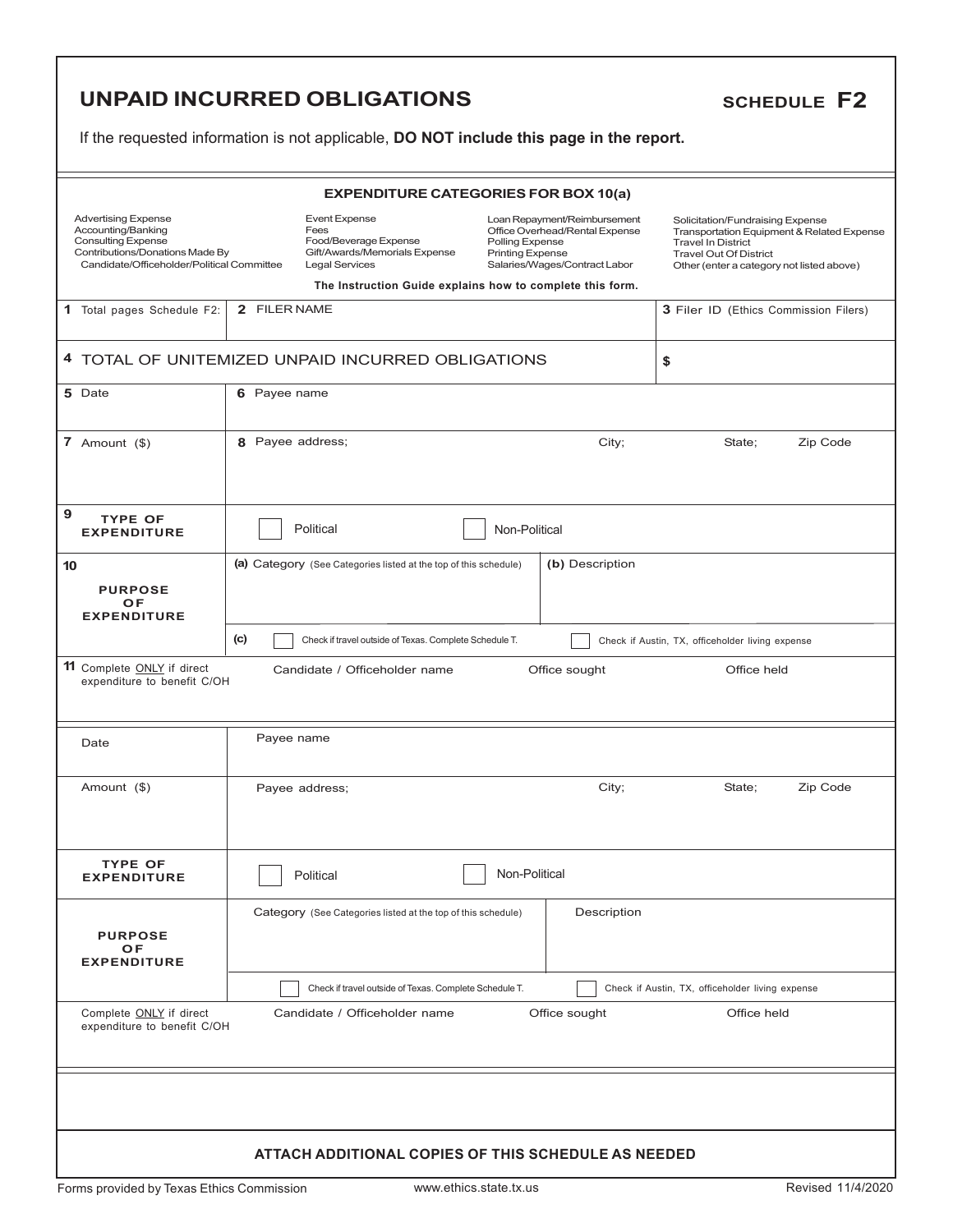#### **PURCHASE OF INVESTMENTS MADE FROM POLITICAL CONTRIBUTIONS**

**SCHEDULE F3**

If the requested information is not applicable, **DO NOT include this page in the report.**

|              | The Instruction Guide explains how to complete this form.       | 1 Total pages Schedule F3:            |  |  |  |
|--------------|-----------------------------------------------------------------|---------------------------------------|--|--|--|
| 2 FILER NAME |                                                                 | 3 Filer ID (Ethics Commission Filers) |  |  |  |
| 4 Date       | 5 Name of person from whom investment is purchased              |                                       |  |  |  |
|              | 6 Address of person from whom investment is purchased;<br>City; | State;<br>Zip Code                    |  |  |  |
|              | 7 Description of investment                                     |                                       |  |  |  |
|              | 8 Amount of investment (\$)                                     |                                       |  |  |  |
| Date         | Name of person from whom investment is purchased                |                                       |  |  |  |
|              | Address of person from whom investment is purchased;<br>City;   | Zip Code<br>State;                    |  |  |  |
|              | Description of investment                                       |                                       |  |  |  |
|              | Amount of investment (\$)                                       |                                       |  |  |  |
|              |                                                                 |                                       |  |  |  |
|              | ATTACH ADDITIONAL COPIES OF THIS SCHEDULE AS NEEDED             |                                       |  |  |  |

Forms provided by Texas Ethics Commission www.ethics.state.tx.us Revised 11/4/2020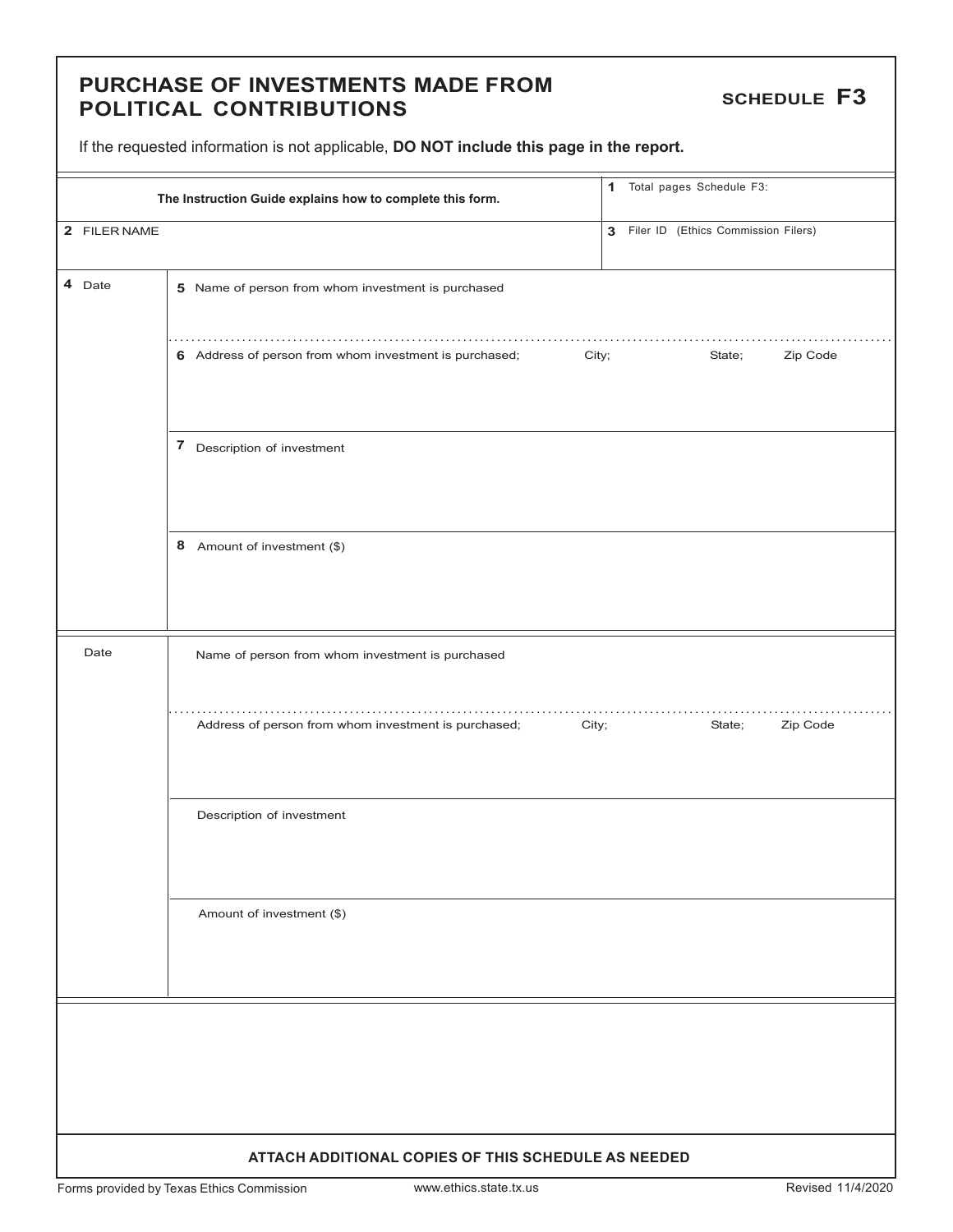## **EXPENDITURES MADE BY CREDIT CARD**

# **SCHEDULE F4**

| <b>EXPENDITURE CATEGORIES FOR BOX 10(a)</b>                                                                                                                    |                                                                                                                                                                              |                                                                                                                                               |                                                                                                                                                                                           |  |  |
|----------------------------------------------------------------------------------------------------------------------------------------------------------------|------------------------------------------------------------------------------------------------------------------------------------------------------------------------------|-----------------------------------------------------------------------------------------------------------------------------------------------|-------------------------------------------------------------------------------------------------------------------------------------------------------------------------------------------|--|--|
| <b>Advertising Expense</b><br>Accounting/Banking<br><b>Consulting Expense</b><br>Contributions/Donations Made By<br>Candidate/Officeholder/Political Committee | <b>Event Expense</b><br>Fees<br>Food/Beverage Expense<br>Gift/Awards/Memorials Expense<br><b>Legal Services</b><br>The Instruction Guide explains how to complete this form. | Loan Repayment/Reimbursement<br>Office Overhead/Rental Expense<br>Polling Expense<br><b>Printing Expense</b><br>Salaries/Wages/Contract Labor | Solicitation/Fundraising Expense<br>Transportation Equipment & Related Expense<br><b>Travel In District</b><br><b>Travel Out Of District</b><br>Other (enter a category not listed above) |  |  |
| <b>1</b> Total pages Schedule F4:                                                                                                                              | 2 FILER NAME                                                                                                                                                                 |                                                                                                                                               | <b>3 Filer ID (Ethics Commission Filers)</b>                                                                                                                                              |  |  |
|                                                                                                                                                                |                                                                                                                                                                              |                                                                                                                                               |                                                                                                                                                                                           |  |  |
|                                                                                                                                                                | 4 TOTAL OF UNITEMIZED EXPENDITURES CHARGED TO A CREDIT CARD                                                                                                                  |                                                                                                                                               | \$                                                                                                                                                                                        |  |  |
| 5 Date                                                                                                                                                         | 6 Payee name                                                                                                                                                                 |                                                                                                                                               |                                                                                                                                                                                           |  |  |
| 7 Amount $(\$)$                                                                                                                                                | 8 Payee address;                                                                                                                                                             | City;                                                                                                                                         | Zip Code<br>State;                                                                                                                                                                        |  |  |
| 9<br><b>TYPE OF</b><br><b>EXPENDITURE</b>                                                                                                                      | Political                                                                                                                                                                    | Non-Political                                                                                                                                 |                                                                                                                                                                                           |  |  |
| 10                                                                                                                                                             | (a) Category (See Categories listed at the top of this schedule)                                                                                                             | (b) Description                                                                                                                               |                                                                                                                                                                                           |  |  |
| <b>PURPOSE</b>                                                                                                                                                 |                                                                                                                                                                              |                                                                                                                                               |                                                                                                                                                                                           |  |  |
| <b>OF</b><br><b>EXPENDITURE</b>                                                                                                                                |                                                                                                                                                                              |                                                                                                                                               |                                                                                                                                                                                           |  |  |
|                                                                                                                                                                | (c)<br>Check if travel outside of Texas. Complete Schedule T.                                                                                                                |                                                                                                                                               | Check if Austin, TX, officeholder living expense                                                                                                                                          |  |  |
| 11<br>Complete ONLY if direct<br>expenditure to benefit C/OH                                                                                                   | Candidate / Officeholder name                                                                                                                                                | Office sought                                                                                                                                 | Office held                                                                                                                                                                               |  |  |
| Date                                                                                                                                                           | Payee name                                                                                                                                                                   |                                                                                                                                               |                                                                                                                                                                                           |  |  |
| Amount (\$)                                                                                                                                                    | Payee address;                                                                                                                                                               | City;                                                                                                                                         | Zip Code<br>State;                                                                                                                                                                        |  |  |
| TYPE OF<br><b>EXPENDITURE</b>                                                                                                                                  | Political                                                                                                                                                                    | Non-Political                                                                                                                                 |                                                                                                                                                                                           |  |  |
| <b>PURPOSE</b><br>OF                                                                                                                                           | Category (See Categories listed at the top of this schedule)                                                                                                                 | Description                                                                                                                                   |                                                                                                                                                                                           |  |  |
| <b>EXPENDITURE</b>                                                                                                                                             |                                                                                                                                                                              |                                                                                                                                               |                                                                                                                                                                                           |  |  |
|                                                                                                                                                                | Check if travel outside of Texas. Complete Schedule T.                                                                                                                       |                                                                                                                                               | Check if Austin, TX, officeholder living expense                                                                                                                                          |  |  |
| Complete ONLY if direct<br>expenditure to benefit C/OH                                                                                                         | Candidate / Officeholder name                                                                                                                                                | Office sought                                                                                                                                 | Office held                                                                                                                                                                               |  |  |
|                                                                                                                                                                |                                                                                                                                                                              |                                                                                                                                               |                                                                                                                                                                                           |  |  |
|                                                                                                                                                                | ATTACH ADDITIONAL COPIES OF THIS SCHEDULE AS NEEDED                                                                                                                          |                                                                                                                                               |                                                                                                                                                                                           |  |  |
| Forms provided by Texas Ethics Commission                                                                                                                      | www.ethics.state.tx.us                                                                                                                                                       |                                                                                                                                               | Revised 11/4/2020                                                                                                                                                                         |  |  |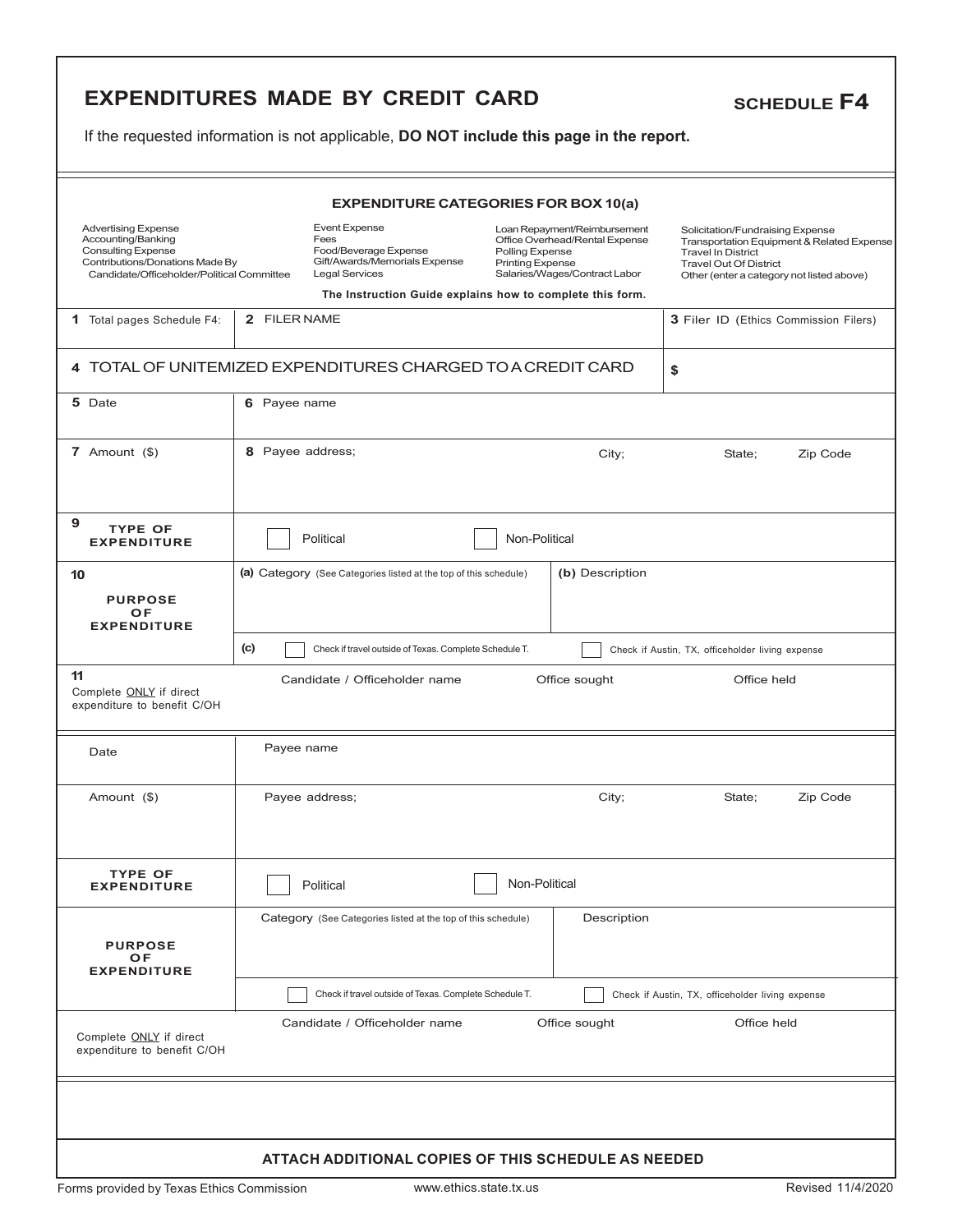#### **POLITICAL EXPENDITURES MADE FROM PERSONAL FUNDS**

### **SCHEDULE G**

| <b>EXPENDITURE CATEGORIES FOR BOX 8(a)</b>                                                                                                                                            |                                                     |                                                                                                                 |                                                                                                                                               |  |                                                                                                |                                                                                         |                                       |
|---------------------------------------------------------------------------------------------------------------------------------------------------------------------------------------|-----------------------------------------------------|-----------------------------------------------------------------------------------------------------------------|-----------------------------------------------------------------------------------------------------------------------------------------------|--|------------------------------------------------------------------------------------------------|-----------------------------------------------------------------------------------------|---------------------------------------|
| <b>Advertising Expense</b><br>Accounting/Banking<br><b>Consulting Expense</b><br>Contributions/Donations Made By<br>Candidate/Officeholder/Political Committee<br>Credit Card Payment |                                                     | <b>Event Expense</b><br>Fees<br>Food/Beverage Expense<br>Gift/Awards/Memorials Expense<br><b>Legal Services</b> | Loan Repayment/Reimbursement<br>Office Overhead/Rental Expense<br>Polling Expense<br><b>Printing Expense</b><br>Salaries/Wages/Contract Labor |  | Solicitation/Fundraising Expense<br><b>Travel In District</b><br><b>Travel Out Of District</b> | Transportation Equipment & Related Expense<br>Other (enter a category not listed above) |                                       |
|                                                                                                                                                                                       |                                                     | The Instruction Guide explains how to complete this form.                                                       |                                                                                                                                               |  |                                                                                                |                                                                                         |                                       |
| 1 Total pages Schedule G:                                                                                                                                                             | 2 FILER NAME                                        |                                                                                                                 |                                                                                                                                               |  |                                                                                                |                                                                                         | 3 Filer ID (Ethics Commission Filers) |
| 4<br>Date                                                                                                                                                                             | 5 Payee name                                        |                                                                                                                 |                                                                                                                                               |  |                                                                                                |                                                                                         |                                       |
| 6 Amount $(\$)$<br>Reimbursement from<br>political contributions<br>intended                                                                                                          | 7 Payee address;                                    |                                                                                                                 |                                                                                                                                               |  | City;                                                                                          | State;                                                                                  | Zip Code                              |
| 8<br><b>PURPOSE</b><br>OF<br><b>EXPENDITURE</b>                                                                                                                                       |                                                     | (a) Category (See Categories listed at the top of this schedule)                                                |                                                                                                                                               |  | (b) Description                                                                                |                                                                                         |                                       |
|                                                                                                                                                                                       | (c)                                                 | Check if travel outside of Texas. Complete Schedule T.                                                          |                                                                                                                                               |  |                                                                                                | Check if Austin, TX, officeholder living expense                                        |                                       |
| و ا<br>Complete ONLY if direct<br>expenditure to benefit C/OH                                                                                                                         |                                                     | Candidate / Officeholder name                                                                                   |                                                                                                                                               |  | Office sought                                                                                  |                                                                                         | Office held                           |
| Date                                                                                                                                                                                  | Payee name                                          |                                                                                                                 |                                                                                                                                               |  |                                                                                                |                                                                                         |                                       |
| Amount (\$)                                                                                                                                                                           | Payee address;                                      |                                                                                                                 |                                                                                                                                               |  | City;                                                                                          | State;                                                                                  | Zip Code                              |
| Reimbursement from<br>political contributions<br>intended                                                                                                                             |                                                     |                                                                                                                 |                                                                                                                                               |  |                                                                                                |                                                                                         |                                       |
| <b>PURPOSE</b><br>OF<br><b>EXPENDITURE</b>                                                                                                                                            |                                                     | Category (See Categories listed at the top of this schedule)                                                    |                                                                                                                                               |  | Description                                                                                    |                                                                                         |                                       |
|                                                                                                                                                                                       |                                                     | Check if travel outside of Texas. Complete Schedule T.                                                          |                                                                                                                                               |  |                                                                                                | Check if Austin, TX, officeholder living expense                                        |                                       |
| Complete ONLY if direct<br>expenditure to benefit C/OH                                                                                                                                |                                                     | Candidate / Officeholder name                                                                                   |                                                                                                                                               |  | Office sought                                                                                  |                                                                                         | Office held                           |
| Date                                                                                                                                                                                  | Payee name                                          |                                                                                                                 |                                                                                                                                               |  |                                                                                                |                                                                                         |                                       |
| Amount (\$)                                                                                                                                                                           | Payee address;                                      |                                                                                                                 |                                                                                                                                               |  | City;                                                                                          | State;                                                                                  | Zip Code                              |
| Reimbursement from<br>political contributions<br>intended                                                                                                                             |                                                     |                                                                                                                 |                                                                                                                                               |  |                                                                                                |                                                                                         |                                       |
| <b>PURPOSE</b><br>OF<br><b>EXPENDITURE</b>                                                                                                                                            |                                                     | Category (See Categories listed at the top of this schedule)                                                    |                                                                                                                                               |  | Description                                                                                    |                                                                                         |                                       |
|                                                                                                                                                                                       |                                                     | Check if travel outside of Texas. Complete Schedule T.                                                          |                                                                                                                                               |  |                                                                                                | Check if Austin, TX, officeholder living expense                                        |                                       |
| Complete ONLY if direct<br>expenditure to benefit C/OH                                                                                                                                |                                                     | Candidate / Officeholder name                                                                                   |                                                                                                                                               |  | Office sought                                                                                  |                                                                                         | Office held                           |
|                                                                                                                                                                                       | ATTACH ADDITIONAL COPIES OF THIS SCHEDULE AS NEEDED |                                                                                                                 |                                                                                                                                               |  |                                                                                                |                                                                                         |                                       |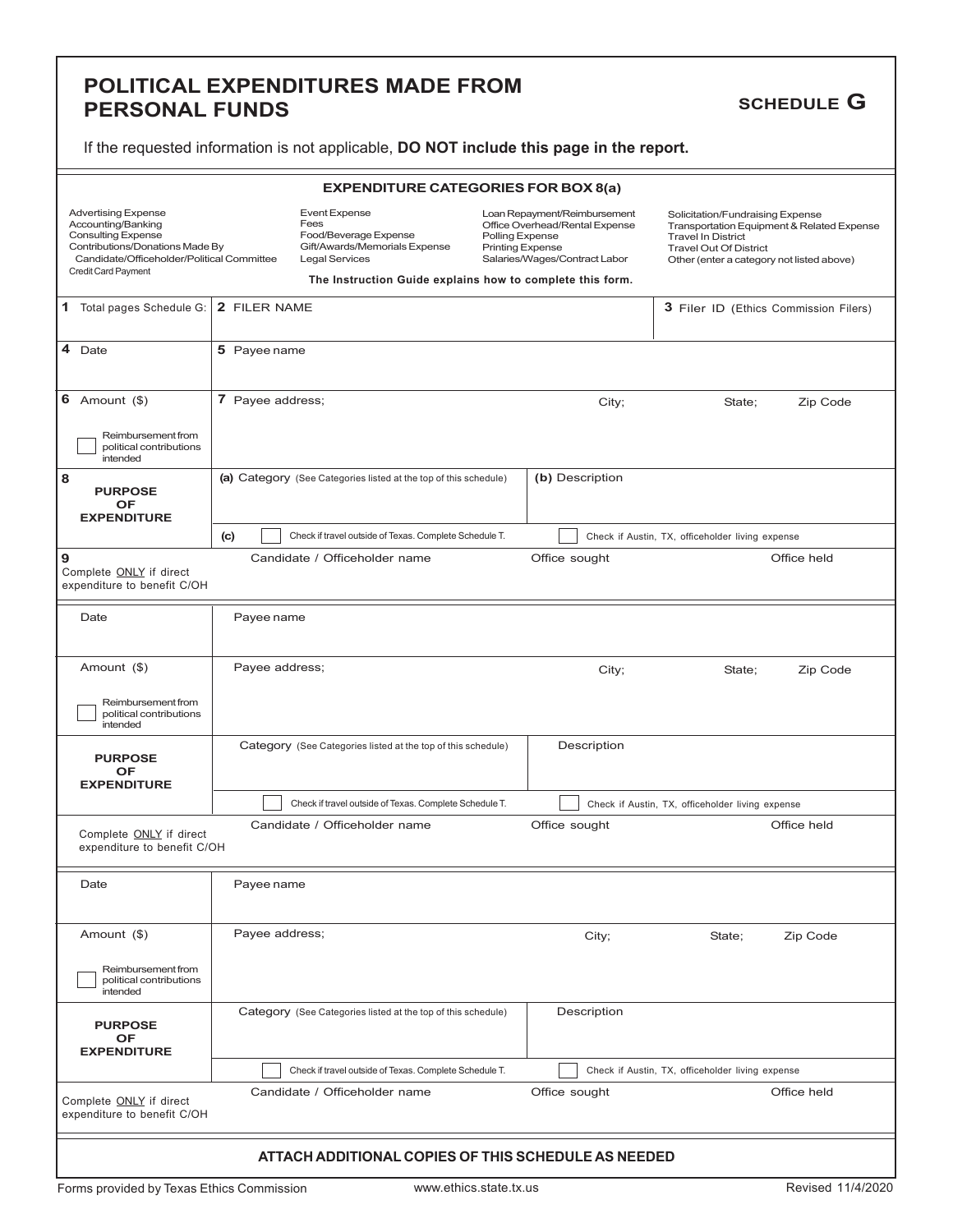#### **PAYMENT MADE FROM POLITICAL CONTRIBUTIONS TO A BUSINESS OF C/OH**

#### **SCHEDULE H**

If the requested information is not applicable, **DO NOT include this page in the report.**

| <b>EXPENDITURE CATEGORIES FOR BOX 8(a)</b>                                                                                                                                            |                           |                                                                                                                                                                              |                                            |                                                                                                 |                                                                                                                                             |                                            |  |
|---------------------------------------------------------------------------------------------------------------------------------------------------------------------------------------|---------------------------|------------------------------------------------------------------------------------------------------------------------------------------------------------------------------|--------------------------------------------|-------------------------------------------------------------------------------------------------|---------------------------------------------------------------------------------------------------------------------------------------------|--------------------------------------------|--|
| <b>Advertising Expense</b><br>Accounting/Banking<br><b>Consulting Expense</b><br>Contributions/Donations Made By<br>Candidate/Officeholder/Political Committee<br>Credit Card Payment |                           | <b>Event Expense</b><br>Fees<br>Food/Beverage Expense<br>Gift/Awards/Memorials Expense<br><b>Legal Services</b><br>The Instruction Guide explains how to complete this form. | Polling Expense<br><b>Printing Expense</b> | Loan Repayment/Reimbursement<br>Office Overhead/Rental Expense<br>Salaries/Wages/Contract Labor | Solicitation/Fundraising Expense<br><b>Travel In District</b><br><b>Travel Out Of District</b><br>Other (enter a category not listed above) | Transportation Equipment & Related Expense |  |
|                                                                                                                                                                                       |                           |                                                                                                                                                                              |                                            |                                                                                                 |                                                                                                                                             | 3 Filer ID (Ethics Commission Filers)      |  |
| 1 Total pages Schedule H:                                                                                                                                                             | 2 FILER NAME              |                                                                                                                                                                              |                                            |                                                                                                 |                                                                                                                                             |                                            |  |
| 4 Date                                                                                                                                                                                | 5<br><b>Business name</b> |                                                                                                                                                                              |                                            |                                                                                                 |                                                                                                                                             |                                            |  |
| $6$ Amount $(\$)$                                                                                                                                                                     | 7 Business address;       |                                                                                                                                                                              |                                            | City;                                                                                           | State;                                                                                                                                      | Zip Code                                   |  |
| 8<br><b>PURPOSE</b>                                                                                                                                                                   |                           | (a) Category (See Categories listed at the top of this schedule)                                                                                                             |                                            | (b) Description                                                                                 |                                                                                                                                             |                                            |  |
| <b>OF</b><br><b>EXPENDITURE</b>                                                                                                                                                       |                           |                                                                                                                                                                              |                                            |                                                                                                 |                                                                                                                                             |                                            |  |
|                                                                                                                                                                                       | (c)                       | Check if travel outside of Texas. Complete Schedule T.                                                                                                                       |                                            |                                                                                                 | Check if Austin, TX, officeholder living expense                                                                                            |                                            |  |
| 9 Complete ONLY if direct<br>expenditure to benefit C/OH                                                                                                                              |                           | Candidate / Officeholder name                                                                                                                                                |                                            | Office sought                                                                                   |                                                                                                                                             | Office held                                |  |
| Date                                                                                                                                                                                  | <b>Business name</b>      |                                                                                                                                                                              |                                            |                                                                                                 |                                                                                                                                             |                                            |  |
| Amount (\$)                                                                                                                                                                           |                           | Business address;                                                                                                                                                            |                                            | City;                                                                                           | State;                                                                                                                                      | Zip Code                                   |  |
| <b>PURPOSE</b><br>OF<br><b>EXPENDITURE</b>                                                                                                                                            |                           | Category (See Categories listed at the top of this schedule)                                                                                                                 |                                            | Description                                                                                     |                                                                                                                                             |                                            |  |
|                                                                                                                                                                                       |                           | Check if travel outside of Texas. Complete Schedule T.                                                                                                                       |                                            |                                                                                                 | Check if Austin, TX, officeholder living expense                                                                                            |                                            |  |
| Complete ONLY if direct<br>expenditure to benefit C/OH                                                                                                                                |                           | Candidate / Officeholder name                                                                                                                                                |                                            | Office sought                                                                                   |                                                                                                                                             | Office held                                |  |
| Date                                                                                                                                                                                  | <b>Business name</b>      |                                                                                                                                                                              |                                            |                                                                                                 |                                                                                                                                             |                                            |  |
| Amount (\$)                                                                                                                                                                           |                           | Business address;                                                                                                                                                            |                                            | City;                                                                                           | State;                                                                                                                                      | Zip Code                                   |  |
| <b>PURPOSE</b><br>OF<br><b>EXPENDITURE</b>                                                                                                                                            |                           | Category (See Categories listed at the top of this schedule)                                                                                                                 |                                            | Description                                                                                     |                                                                                                                                             |                                            |  |
|                                                                                                                                                                                       |                           | Check if travel outside of Texas. Complete Schedule T.                                                                                                                       |                                            |                                                                                                 | Check if Austin, TX, officeholder living expense                                                                                            |                                            |  |
| Complete <b>ONLY</b> if direct<br>expenditure to benefit C/OH                                                                                                                         |                           | Candidate / Officeholder name                                                                                                                                                |                                            | Office sought                                                                                   |                                                                                                                                             | Office held                                |  |
|                                                                                                                                                                                       |                           | ATTACH ADDITIONAL COPIES OF THIS SCHEDULE AS NEEDED                                                                                                                          |                                            |                                                                                                 |                                                                                                                                             |                                            |  |

Forms provided by Texas Ethics Commission www.ethics.state.tx.us Revised 11/4/2020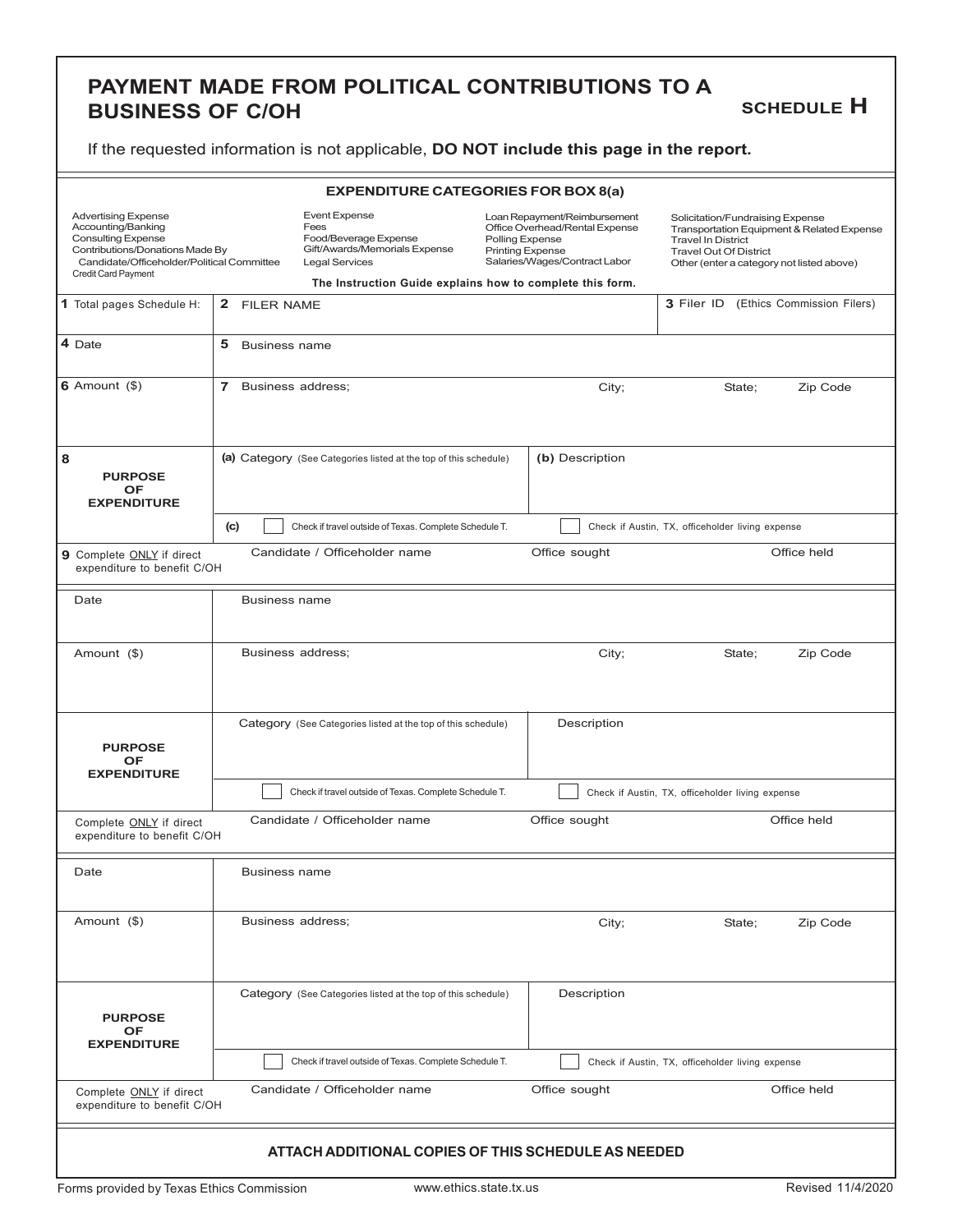#### **NON-POLITICAL EXPENDITURES MADE FROM POLITICAL CONTRIBUTIONS**

**SCHEDULE I**

|                                                 | The Instruction Guide explains how to complete this form.                 |                                                                               |  |              |                                       |  |
|-------------------------------------------------|---------------------------------------------------------------------------|-------------------------------------------------------------------------------|--|--------------|---------------------------------------|--|
| 1 Total pages Schedule I:                       | 2 FILER NAME                                                              |                                                                               |  |              | 3 Filer ID (Ethics Commission Filers) |  |
| 4 Date                                          | 5 Payee name                                                              |                                                                               |  |              |                                       |  |
| $6$ Amount $(\$)$                               | 7 Payee address;                                                          | City                                                                          |  | <b>State</b> | Zip Code                              |  |
| 8<br><b>PURPOSE</b><br>OF<br><b>EXPENDITURE</b> | (a) Category (See instructions for examples of acceptable<br>categories.) | (b) Description (See instructions regarding type of information<br>required.) |  |              |                                       |  |
| Date                                            | Payee name                                                                |                                                                               |  |              |                                       |  |
| Amount (\$)                                     | Payee address;                                                            | City                                                                          |  | <b>State</b> | Zip Code                              |  |
| <b>PURPOSE</b><br>ОF<br><b>EXPENDITURE</b>      | Category (See instructions for examples of acceptable<br>categories.)     | Description (See instructions regarding type of information<br>required.)     |  |              |                                       |  |
| Date                                            | Payee name                                                                |                                                                               |  |              |                                       |  |
| Amount (\$)                                     | Payee address;                                                            | City                                                                          |  | State        | Zip Code                              |  |
| <b>PURPOSE</b><br>ОF<br><b>EXPENDITURE</b>      | Category (See instructions for examples of acceptable<br>categories.)     | Description (See instructions regarding type of information<br>required.)     |  |              |                                       |  |
| Date                                            | Payee name                                                                |                                                                               |  |              |                                       |  |
| Amount (\$)                                     | Payee address;                                                            | City                                                                          |  | State        | Zip Code                              |  |
| <b>PURPOSE</b><br>OF<br><b>EXPENDITURE</b>      | Category (See instructions for examples of acceptable<br>categories.)     | Description (See instructions regarding type of information<br>required.)     |  |              |                                       |  |
|                                                 | ATTACH ADDITIONAL COPIES OF THIS SCHEDULE AS NEEDED                       |                                                                               |  |              |                                       |  |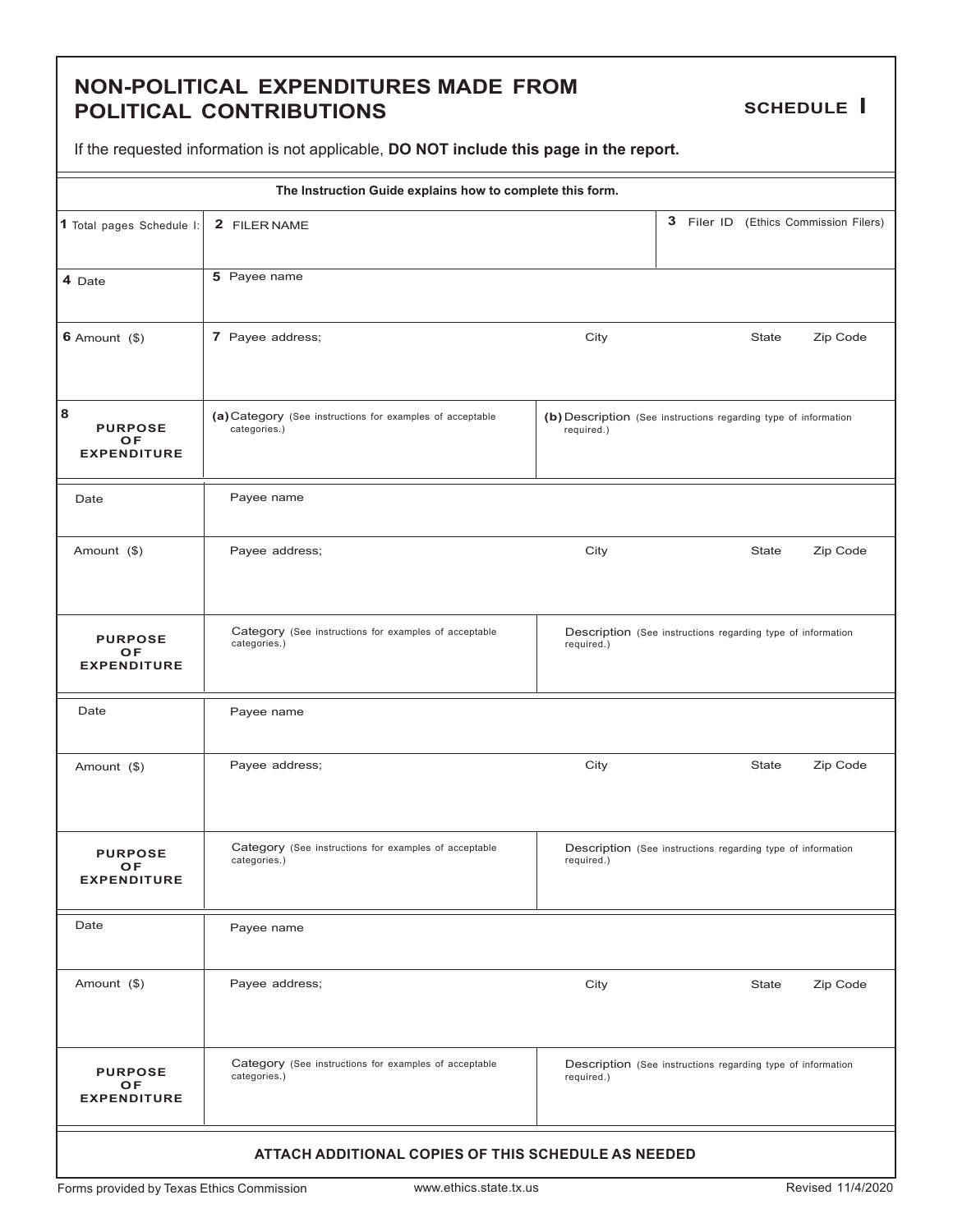#### **INTEREST, CREDITS, GAINS, REFUNDS, AND CONTRIBUTIONS RETURNED TO FILER**

**SCHEDULE K**

If the requested information is not applicable, **DO NOT include this page in the report.**

| The Instruction Guide explains how to complete this form. | 1 Total pages Schedule K:                                            |                                                   |                  |
|-----------------------------------------------------------|----------------------------------------------------------------------|---------------------------------------------------|------------------|
| 2 FILER NAME<br>3 Filer ID (Ethics Commission Filers)     |                                                                      |                                                   |                  |
| 4 Date                                                    | 5 Name of person from whom amount is received                        |                                                   | 8<br>Amount (\$) |
|                                                           | 6 Address of person from whom amount is received;<br>City;<br>State; | Zip Code                                          |                  |
|                                                           | 7 Purpose for which amount is received                               | Check if political contribution returned to filer |                  |
| Date                                                      | Name of person from whom amount is received                          |                                                   | Amount (\$)      |
|                                                           | Address of person from whom amount is received;<br>City;             | State; Zip Code                                   |                  |
|                                                           | Purpose for which amount is received                                 | Check if political contribution returned to filer |                  |
| Date                                                      | Name of person from whom amount is received                          |                                                   | Amount (\$)      |
|                                                           | Address of person from whom amount is received;<br>City;<br>State;   | Zip Code                                          |                  |
|                                                           | Purpose for which amount is received                                 | Check if political contribution returned to filer |                  |
| Date                                                      | Name of person from whom amount is received                          |                                                   | Amount (\$)      |
|                                                           | Address of person from whom amount is received;<br>City;             | State; Zip Code                                   |                  |
|                                                           | Purpose for which amount is received                                 | Check if political contribution returned to filer |                  |
|                                                           | ATTACH ADDITIONAL COPIES OF THIS SCHEDULE AS NEEDED                  |                                                   |                  |

Forms provided by Texas Ethics Commission www.ethics.state.tx.us example and the Revised 11/4/2020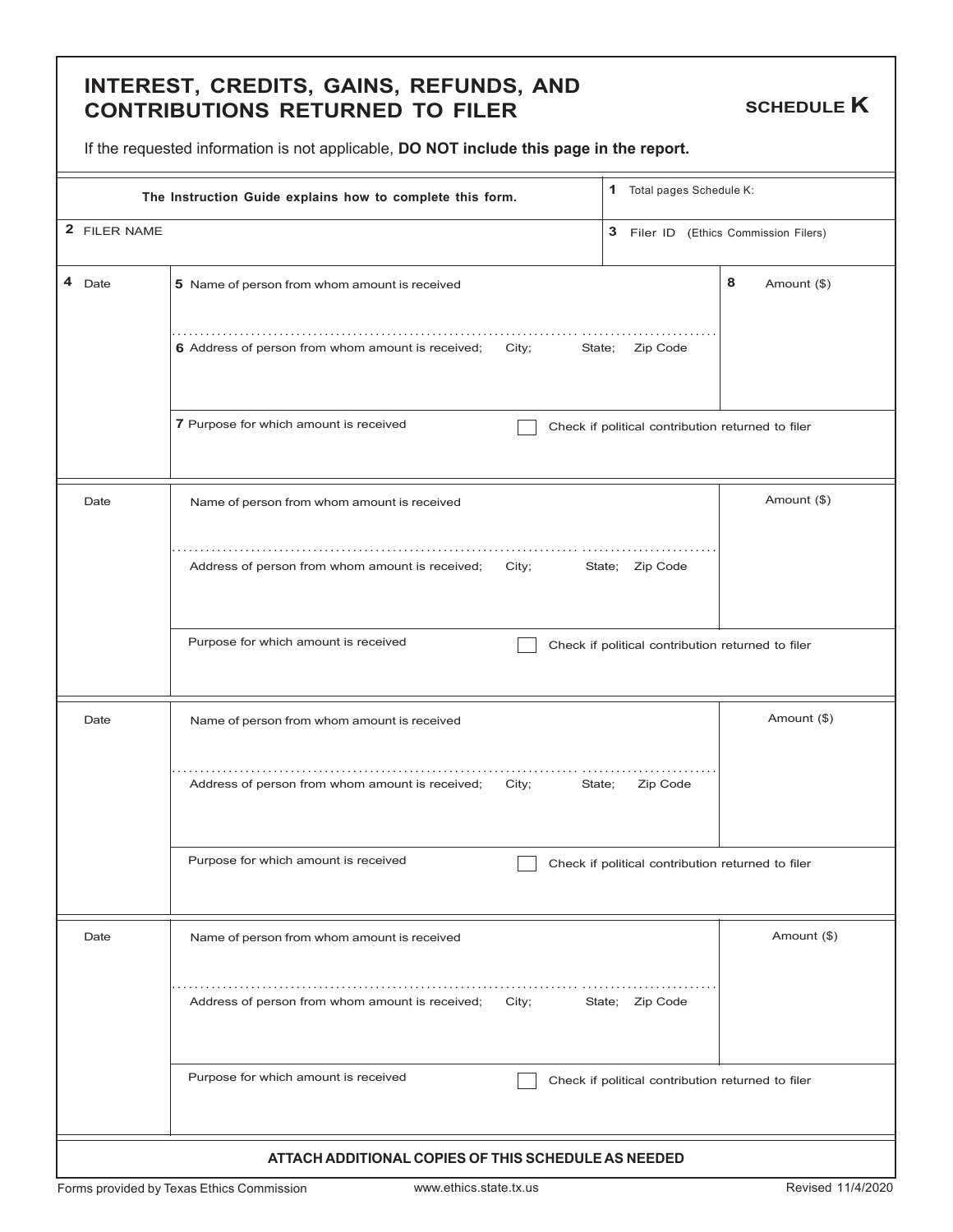# **OUTSTANDING LOANS**

|  | If the requested information is not applicable, DO NOT include this page in the report. |
|--|-----------------------------------------------------------------------------------------|
|--|-----------------------------------------------------------------------------------------|

|                                        | The Instruction Guide explains how to complete this form. |       | 1 Total pages Schedule L:           |          |
|----------------------------------------|-----------------------------------------------------------|-------|-------------------------------------|----------|
| 2 FILER NAME                           |                                                           | 3     | Filer ID (Ethics Commission Filers) |          |
| <b>LENDER</b><br><b>INFORMATION</b>    | 4 Name of lender                                          |       |                                     |          |
|                                        | 5 Lender address;                                         | City; | State;                              | Zip Code |
| <b>GUARANTOR</b><br><b>INFORMATION</b> | 6 Name of guarantor                                       |       |                                     |          |
| not applicable                         | 7 Guarantor address;                                      | City; | State;                              | Zip Code |
| <b>LENDER</b><br><b>INFORMATION</b>    | Name of lender                                            |       |                                     |          |
|                                        | Lender address;                                           | City; | State;                              | Zip Code |
| <b>GUARANTOR</b><br><b>INFORMATION</b> | Name of guarantor                                         |       |                                     |          |
| not applicable                         | Guarantor address;                                        | City; | State;                              | Zip Code |
| <b>LENDER</b><br><b>INFORMATION</b>    | Name of lender                                            |       |                                     |          |
|                                        | Lender address;                                           | City; | State;                              | Zip Code |
| <b>GUARANTOR</b><br><b>INFORMATION</b> | Name of guarantor                                         |       |                                     |          |
| not applicable                         | Guarantor address:                                        | City; | State;                              | Zip Code |
| <b>LENDER</b><br><b>INFORMATION</b>    | Name of lender                                            |       |                                     |          |
|                                        | Lender address;                                           | City; | State;                              | Zip Code |
| <b>GUARANTOR</b><br><b>INFORMATION</b> | Name of guarantor                                         |       |                                     |          |
| not applicable                         | Guarantor address;                                        | City; | State;                              | Zip Code |

**SCHEDULE L**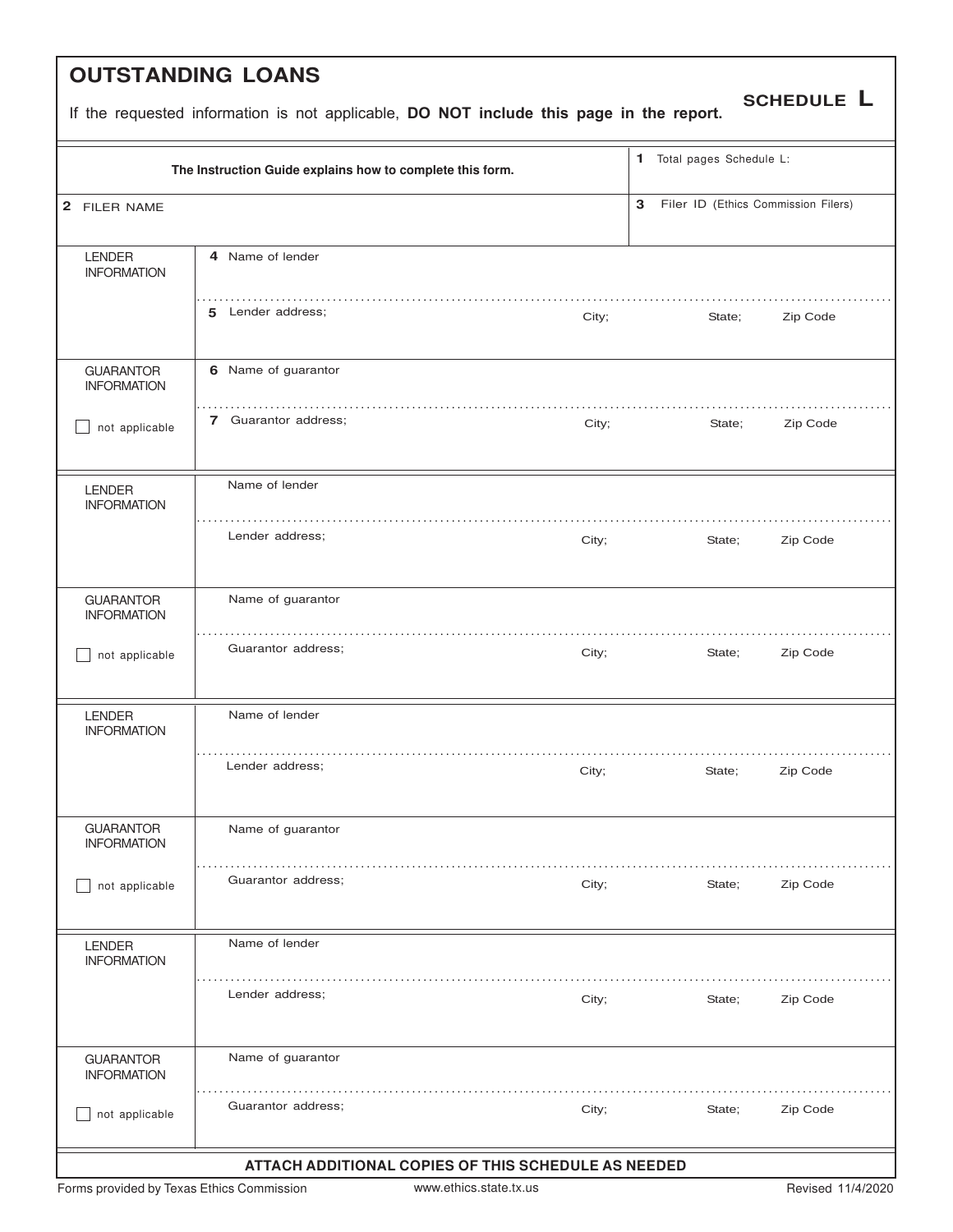| ASSETS PURCHASED WITH CONTRIBUTIONS                                                     | <b>SCHEDULE M</b>                     |
|-----------------------------------------------------------------------------------------|---------------------------------------|
| If the requested information is not applicable, DO NOT include this page in the report. |                                       |
| The Instruction Guide explains when and how to complete this form.                      | 1 Total pages Schedule M:             |
| 2 FILER NAME                                                                            | 3 Filer ID (Ethics Commission Filers) |
| 4 Description of Asset                                                                  |                                       |
| Description of Asset                                                                    |                                       |
| Description of Asset                                                                    |                                       |
| Description of Asset                                                                    |                                       |
| Description of Asset                                                                    |                                       |
| Description of Asset                                                                    |                                       |
| Description of Asset                                                                    |                                       |
| Description of Asset                                                                    |                                       |
| Description of Asset                                                                    |                                       |
| Description of Asset                                                                    |                                       |
| Description of Asset                                                                    |                                       |
| ATTACH ADDITIONAL COPIES OF THIS SCHEDULE AS NEEDED                                     |                                       |

Г

٦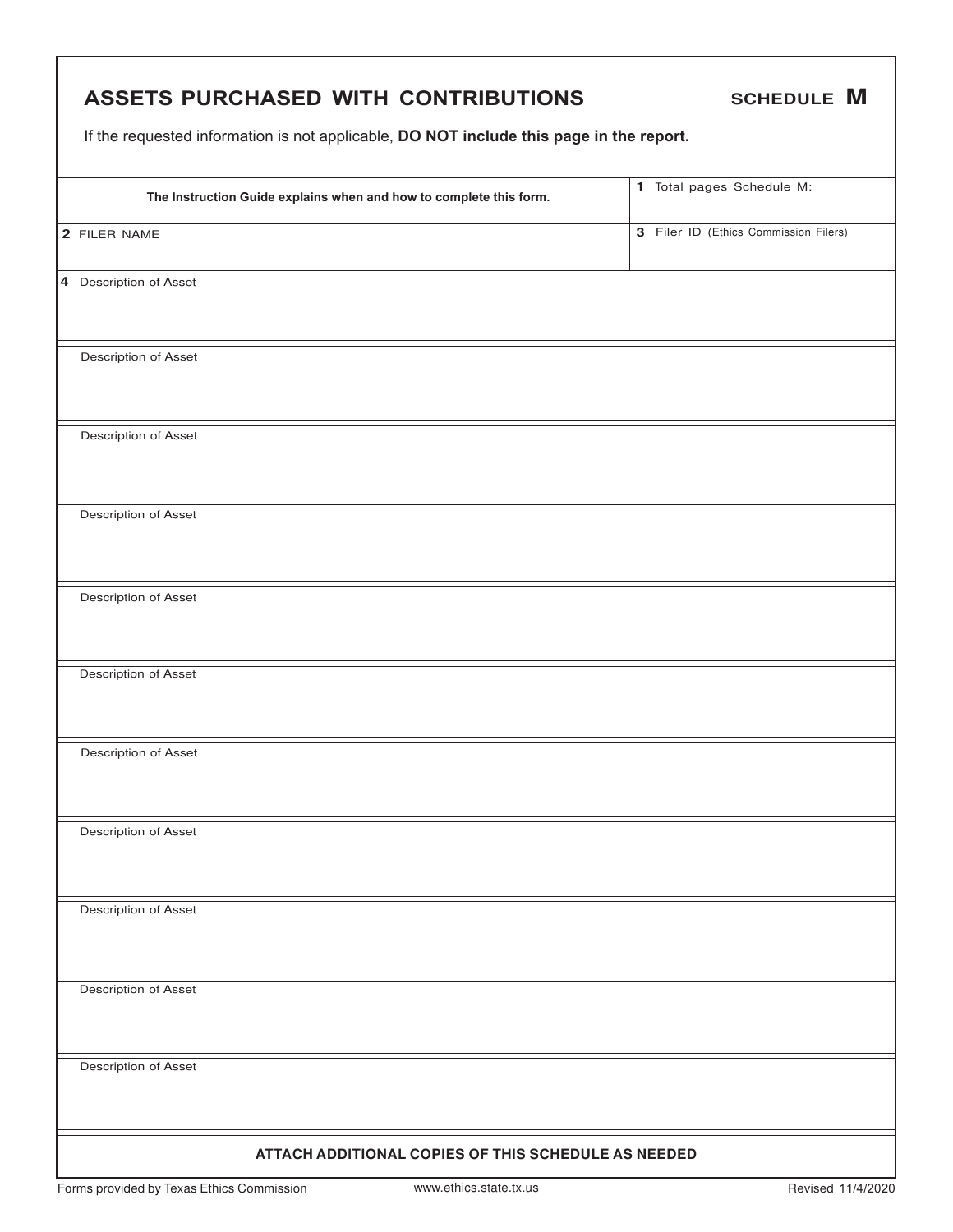#### **IN-KIND CONTRIBUTIONS OR POLITICAL EXPENDITURES FOR TRAVEL OUTSIDE OF TEXAS**

**SCHEDULE T**

| The Instruction Guide explains how to complete this form.                                    | 1 Total pages Schedule T:                                                                 |                                                                                            |  |  |  |
|----------------------------------------------------------------------------------------------|-------------------------------------------------------------------------------------------|--------------------------------------------------------------------------------------------|--|--|--|
| 2 FILER NAME                                                                                 |                                                                                           |                                                                                            |  |  |  |
|                                                                                              | 4 Name of Contributor / Corporation or Labor Organization / Pledgor / Payee               |                                                                                            |  |  |  |
| 5 Contribution / Expenditure reported on:<br>Schedule A2<br>Schedule F2<br>6 Dates of travel | Schedule B<br>Schedule B(J)<br>Schedule F4<br>Schedule G<br>7 Name of person(s) traveling | Schedule C2<br>Schedule D<br>Schedule F1<br>Schedule H<br>Schedule COH-UC<br>Schedule B-SS |  |  |  |
|                                                                                              | 8 Departure city or name of departure location                                            |                                                                                            |  |  |  |
|                                                                                              | 9 Destination city or name of destination location                                        |                                                                                            |  |  |  |
| 10 Means of transportation                                                                   |                                                                                           | 11 Purpose of travel (including name of conference, seminar, or other event)               |  |  |  |
|                                                                                              | Name of Contributor / Corporation or Labor Organization / Pledgor / Payee                 |                                                                                            |  |  |  |
| Contribution / Expenditure reported on:                                                      |                                                                                           |                                                                                            |  |  |  |
| Schedule A2                                                                                  | Schedule B<br>Schedule B(J)                                                               | Schedule C2<br>Schedule D<br>Schedule F1                                                   |  |  |  |
| Schedule F2                                                                                  | Schedule F4<br>Schedule G                                                                 | Schedule H<br>Schedule COH-UC<br>Schedule B-SS                                             |  |  |  |
| Dates of travel                                                                              | Name of person(s) traveling                                                               |                                                                                            |  |  |  |
|                                                                                              | Departure city or name of departure location                                              |                                                                                            |  |  |  |
|                                                                                              | Destination city or name of destination location                                          |                                                                                            |  |  |  |
| Means of transportation                                                                      |                                                                                           | Purpose of travel (including name of conference, seminar, or other event)                  |  |  |  |
|                                                                                              | Name of Contributor / Corporation or Labor Organization / Pledgor / Payee                 |                                                                                            |  |  |  |
| Contribution / Expenditure reported on:                                                      |                                                                                           |                                                                                            |  |  |  |
| Schedule A2                                                                                  | Schedule B<br>Schedule B(J)                                                               | Schedule C2<br>Schedule D<br>Schedule F1                                                   |  |  |  |
| Schedule F2                                                                                  | Schedule G<br>Schedule F4                                                                 | Schedule H<br>Schedule COH-UC<br>Schedule B-SS                                             |  |  |  |
| Dates of travel                                                                              | Name of person(s) traveling                                                               |                                                                                            |  |  |  |
|                                                                                              | Departure city or name of departure location                                              |                                                                                            |  |  |  |
|                                                                                              | Destination city or name of destination location                                          |                                                                                            |  |  |  |
| Means of transportation                                                                      |                                                                                           | Purpose of travel (including name of conference, seminar, or other event)                  |  |  |  |
|                                                                                              | ATTACH ADDITIONAL COPIES OF THIS SCHEDULE AS NEEDED                                       |                                                                                            |  |  |  |